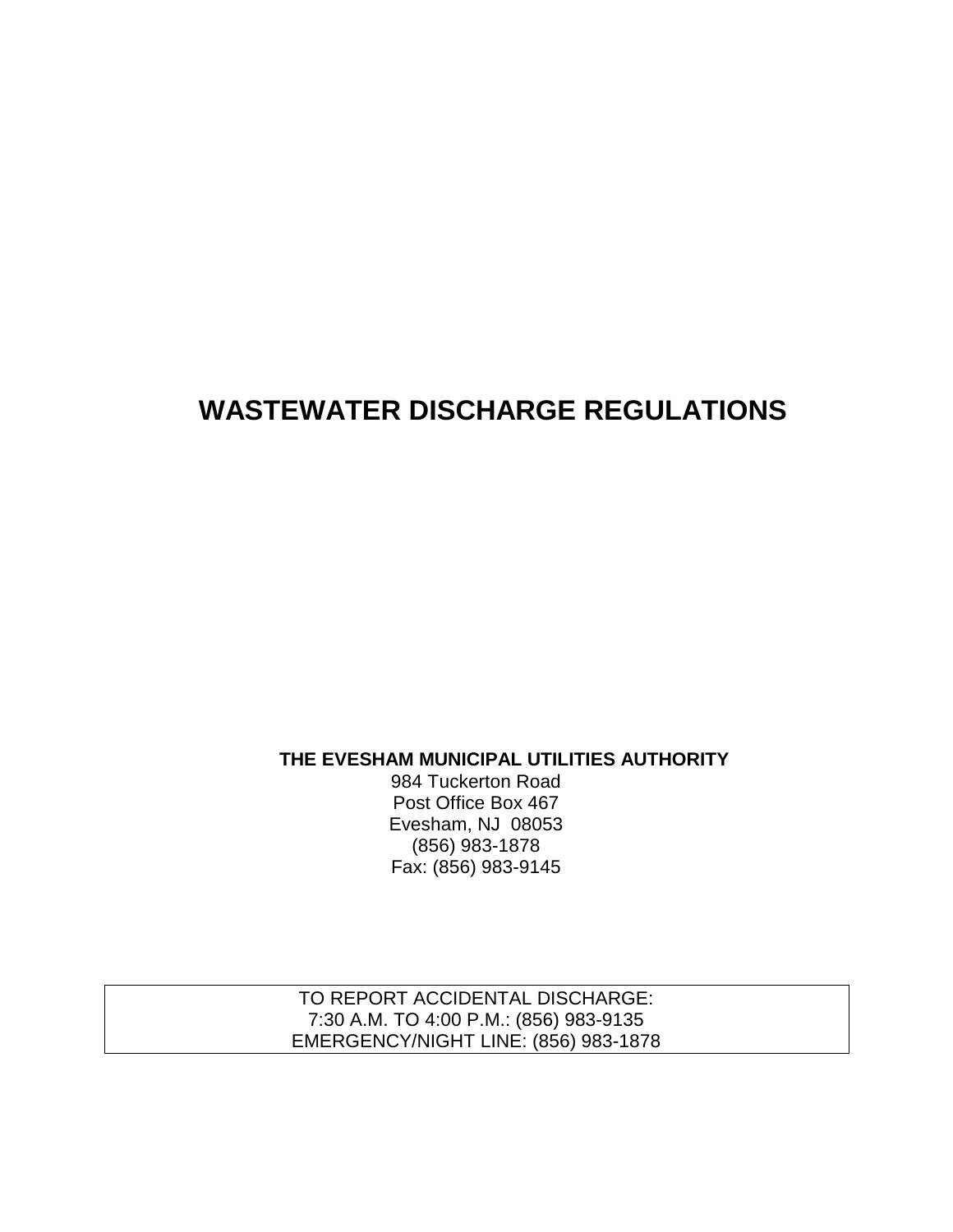# **TABLE OF CONTENTS**

|     | <b>Section 1 - General Provisions</b>                                              |  |
|-----|------------------------------------------------------------------------------------|--|
| 1.1 |                                                                                    |  |
| 1.2 |                                                                                    |  |
| 1.3 |                                                                                    |  |
|     | <b>Section 2 - Prohibitions and Limitations on</b><br><b>Wastewater Discharges</b> |  |
| 2.1 |                                                                                    |  |
| 2.2 | Limitations on Wastewater Discharges 11                                            |  |
| 2.3 | Federal Categorical Pretreatment Standards  11                                     |  |
| 2.4 |                                                                                    |  |
| 2.5 |                                                                                    |  |
|     | <b>Section 3 - Control of Prohibited Wastes</b>                                    |  |
| 3.1 |                                                                                    |  |
| 3.2 |                                                                                    |  |
|     | <b>Section 4 - Wastewater Discharge Permits</b>                                    |  |
| 4.1 |                                                                                    |  |
| 4.2 | Wastewater Discharge Permit Applications -                                         |  |
| 4.3 | <b>Wastewater Discharge Permit Applications -</b>                                  |  |
| 4.4 |                                                                                    |  |
| 4.5 |                                                                                    |  |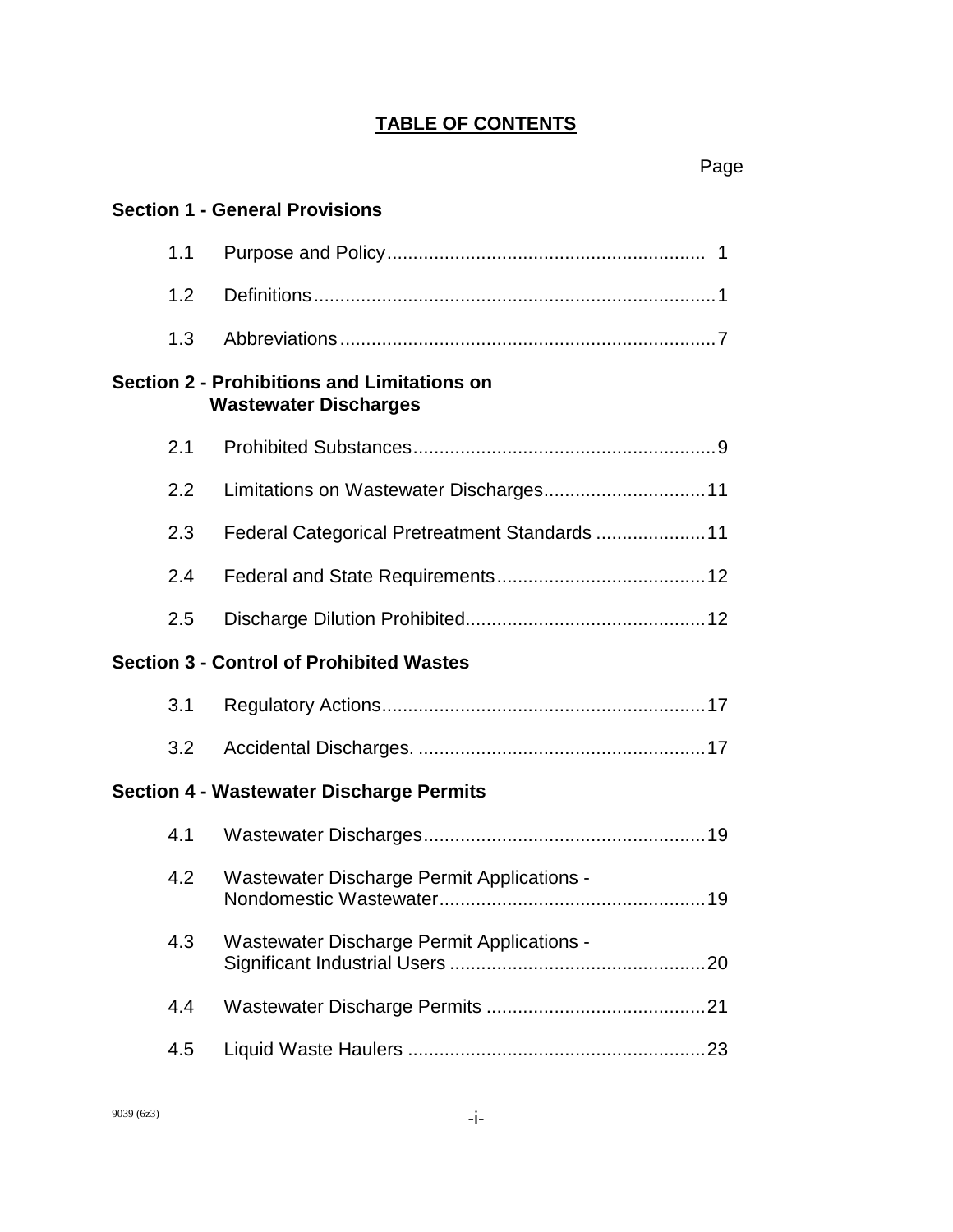| 4.6                     |                                              |  |
|-------------------------|----------------------------------------------|--|
| 4.7                     | Admission to Property, Inspection, Sampling, |  |
| 4.8                     |                                              |  |
|                         | <b>Section 5 - Enforcement Procedures</b>    |  |
| 5.1                     |                                              |  |
| 5.2                     |                                              |  |
| 5.3                     |                                              |  |
| 5.4                     |                                              |  |
| 5.5                     |                                              |  |
| 5.6                     |                                              |  |
| 5.7                     | <b>Recalculation of Sewer Connection Fee</b> |  |
| 5.8                     |                                              |  |
| <b>Section 6 - Fees</b> |                                              |  |
| 6.1                     |                                              |  |
| 6.2                     |                                              |  |
| 6.3                     |                                              |  |
| 6.4                     |                                              |  |
|                         | <b>Section 7 - Miscellaneous</b>             |  |
| 7.1                     |                                              |  |
| 7.2                     |                                              |  |
| 7.3                     |                                              |  |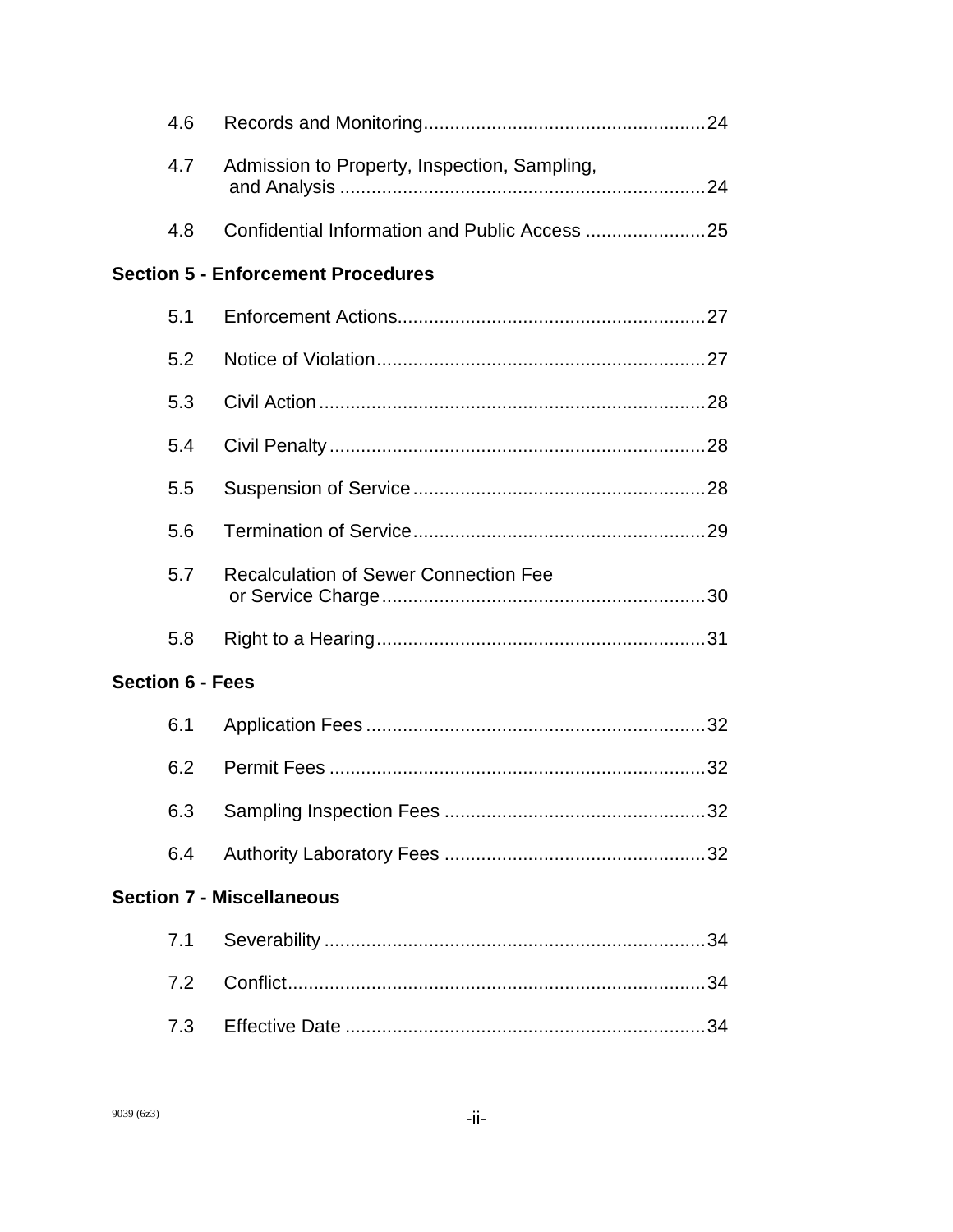# **SECTION 1 - GENERAL PROVISIONS**

# 1.1 PURPOSE AND POLICY

This Regulation promulgates uniform requirements for all discharges into the wastewater collection and treatment system of the Authority and enables the Authority to comply with all applicable Federal and State statutes, regulations and permits pertaining to wastewater treatment and discharge, as well as industrial pretreatment.

The objectives of this Regulation are:

- (a) to prevent the introduction of pollutants into the POTW which will interfere with the operation of the system or contaminate the resulting sludge;
- (b) to prevent the introduction of pollutants into the POTW which will pass through the system, inadequately treated, into receiving waters or the atmosphere or otherwise be incompatible with the system;
- (c) to improve the opportunity to recycle and reclaim wastewaters and sludges from the system; and
- (d) to prevent violations of federal and state statutes, regulations and permits relating to sewage treatment and discharge.

This Regulation authorizes monitoring and enforcement activities, requires industrial user reporting, and provides for the regulation of discharges to the POTW through enforcement of general requirements for all dischargers.

Except as otherwise provided herein, the Executive Director shall administer, implement, and enforce the provisions of this Regulation.

# 1.2 DEFINITIONS

Unless the context specifically indicates otherwise, the following terms and phrases, as used in this Regulation, shall have the following meanings:

Act or "the Act". The Federal Water Pollution Control Act, also known as the Clean Water Act, as amended, 33 U.S.C. 1251, et seq.

Approved Test Procedure. An analysis that has been performed in accordance with the analytical test procedures approved under 40 CFR Part 136. Analysis for those pollutants not covered therein shall be performed in accordance with procedures approved by the NJDEP. All approved test procedures shall be performed by a laboratory certified by NJDEP to do the analysis.

Authority. The Evesham Municipal Utilities Authority.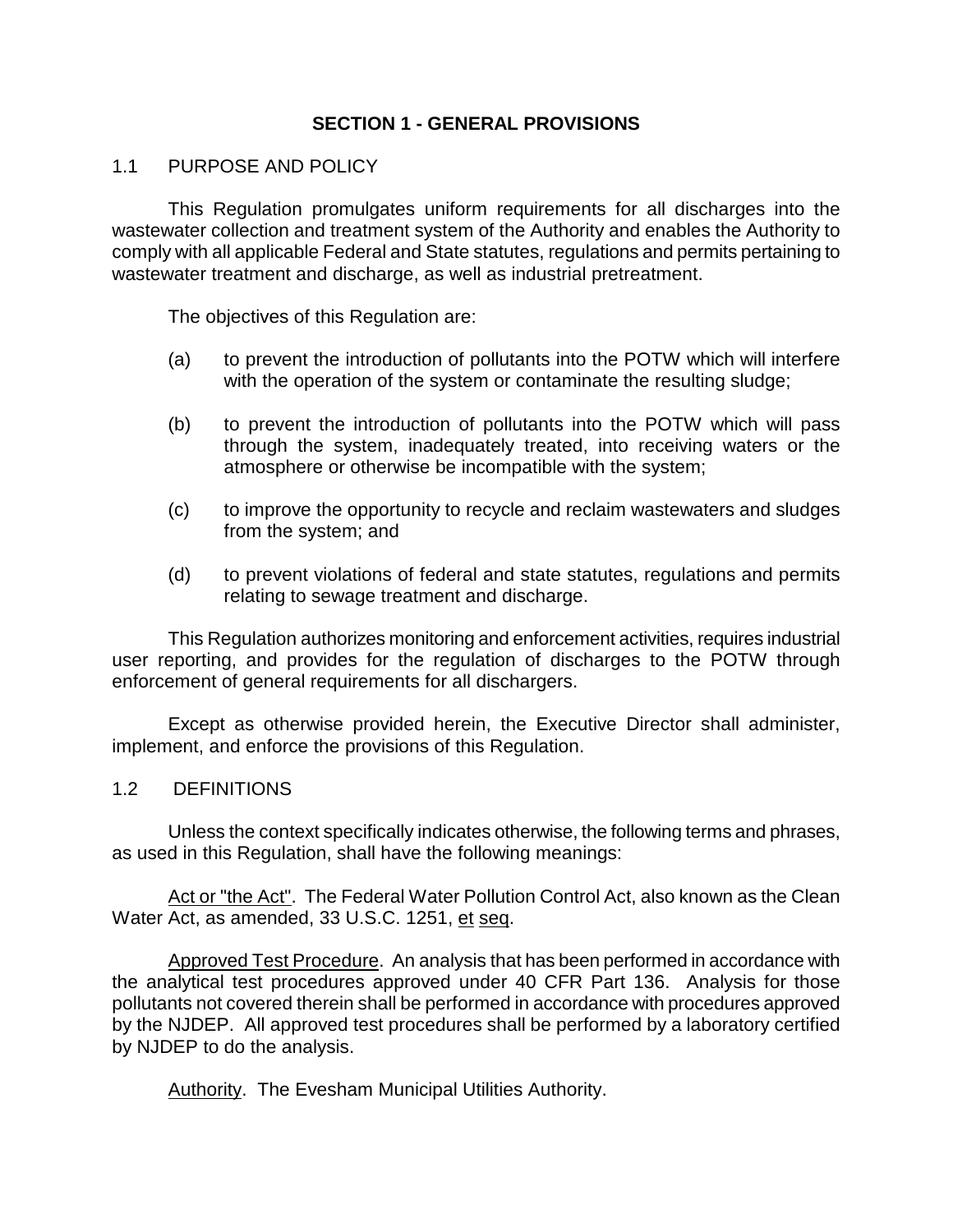Authorized Representative of Industrial User. An authorized representative of an industrial user who is: (1) a principal executive officer of at least the level of vice president, if the industrial user is a corporation; (2) a general partner or proprietor if the industrial user is a partnership or proprietorship, respectively; or (3) a duly authorized representative of the individual designated above if such representative is responsible for the overall operation of the regulated facility, such as a position of plant manager, superintendent, or person of equivalent responsibility.

Biochemical Oxygen Demand (BOD). The quantity of oxygen utilized in the biochemical oxidation of organic matter for five (5) days at 20°C expressed in terms of weight and concentration (milligrams per liter (mg/1)) in accordance with an approved test procedure. Also referred to as BOD5.

Chemical Oxygen Demand (COD). A measure of the oxygen-consuming capacity of inorganic and organic matter present in water or wastewater expressed as the amount of oxygen consumed by a chemical oxidant in accordance with an approved test procedure.

Compatible Pollutant. Biochemical oxygen demand, suspended solids, pH and fecal coliform bacteria, and such additional pollutants as are now or may be in the future specified and controlled in the Authority's NJPDES permit, where the POTW is designed to treat such pollutants and, in fact, does treat such pollutants to the degree required by the NJPDES permit.

Composite Sample. A sample consisting of several effluent portions collected during a specified time period and combined to make a representative sample.

Cooling Water. Any water used for the purpose of carrying away excess heat, and which may contain biocides used to control biological growth or other additives to protect the system against corrosion, scaling or the like.

Daily Average. A flow proportioned average over a single day period of operation of a facility.

Discharge. The releasing, spilling, leaking, pumping, pouring, emitting, emptying, or dumping of a pollutant into the waters of the State or onto the land or into wells from which the pollutant might flow or drain into said waters, and shall include the releasing, spilling, leaking, pumping, pouring, emitting, emptying or dumping of any pollutant into the Authority's treatment works.

Domestic Wastewater. The liquid waste or liquid borne waste (1) resulting from the noncommercial preparation, cooking and handling of food, (2) consisting of human excrement and similar wastes from sanitary conveniences, and (3) consisting only of compatible pollutants, which does not exceed any of the following levels: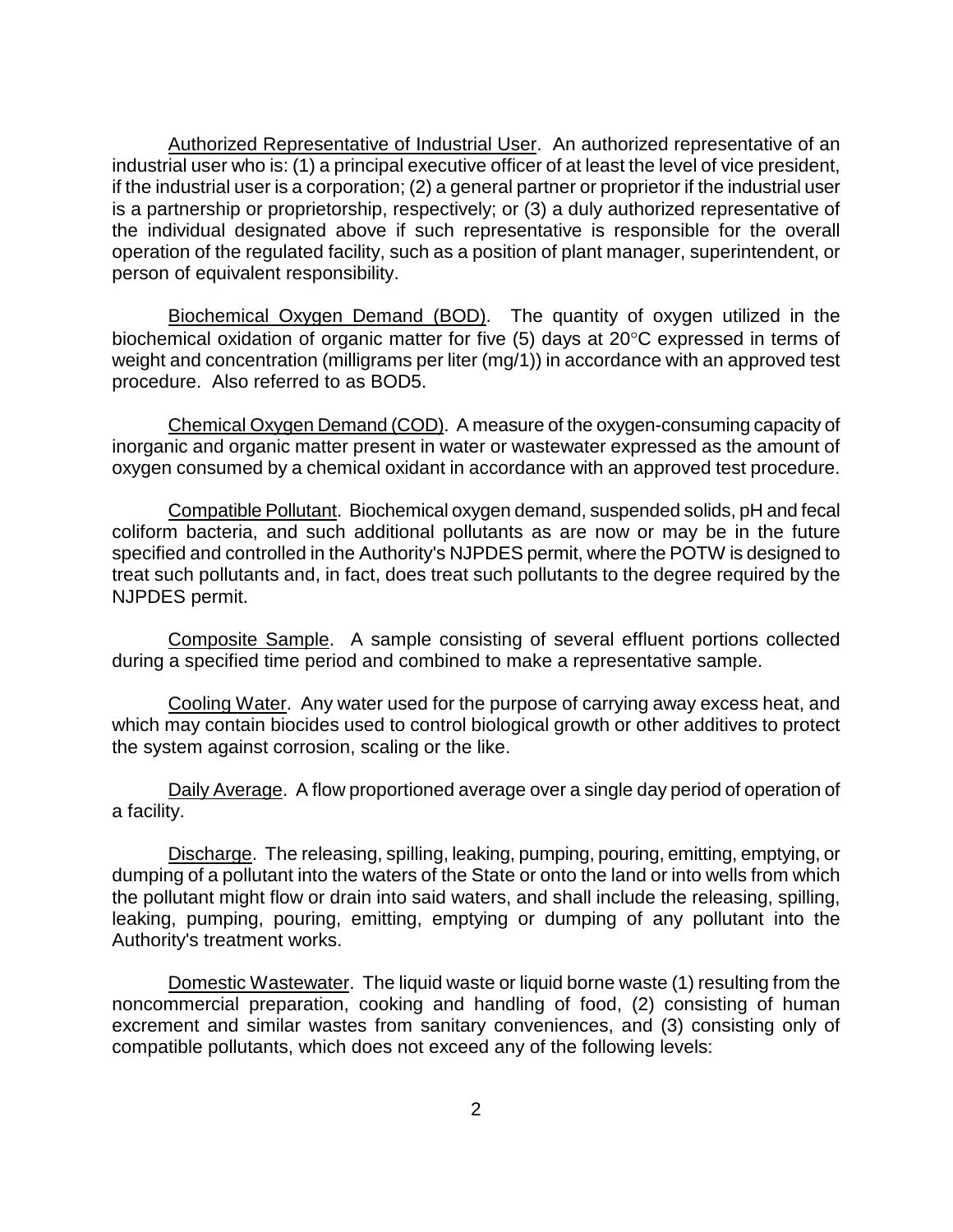| <b>BOD</b>                    | 300 mg/l     |
|-------------------------------|--------------|
| <b>Total Suspended Solids</b> | 300 mg/l     |
| Ammonia Nitrogen              | 25 mg/l as N |
| TKN                           | 25 mg/l as N |
| <b>TDS</b>                    | 350 mg/l     |
| <b>Chlorine Demand</b>        | $15$ mg/l    |
| COD                           | 500 mg/l     |
| Fats, Oils, Grease            | 100 mg/l     |

Emergency. An immediate situation which, in the opinion of the Executive Director may cause interference or pass through, damage to the POTW or presents a health hazard to personnel, the general public, or the environment.

**EPA.** The United States Environmental Protection Agency.

Executive Director. The person appointed as the Executive Director of the Authority, including his or her designee, or in the absence of an Executive Director, such other person as may be designated by the Authority, or in the absence of such designation, the Authority itself.

Federal Categorical Pretreatment Standards. Pretreatment Standards as modified in 40 CFR Chapter I, Subchapter N specifying quantities or concentrations of pollutants or pollutant properties which may be discharged or introduced to a POTW by existing or new Industrial Users in specific industrial subcategories.

Garbage. Solid wastes from the domestic and commercial preparation, cooking, dispensing, handling, storage or sale of food.

Grab Sample. A sample which is taken from a waste stream on a one-time basis with a volume of at least 100 milliliters collected over a period not exceeding 15 minutes.

Holding Tank Waste. Any waste from holding tanks, including but not limited to vessels, chemical toilets, campers, trailers, septic tanks, and vacuum-pump tank trucks.

Incompatible Pollutant. Any pollutant which is not a "compatible pollutant" as defined in this section.

Industrial Facility. The facility of an industrial user.

Industrial User. Any person who discharges nondomestic wastewater into the treatment works of the Authority.

Interference. The (1) inhibiting or disrupting the operation of a POTW or its treatment process so as to contribute to, cause or increase a violation of any condition of a state or federal permit under which the POTW operates; or (2) discharging process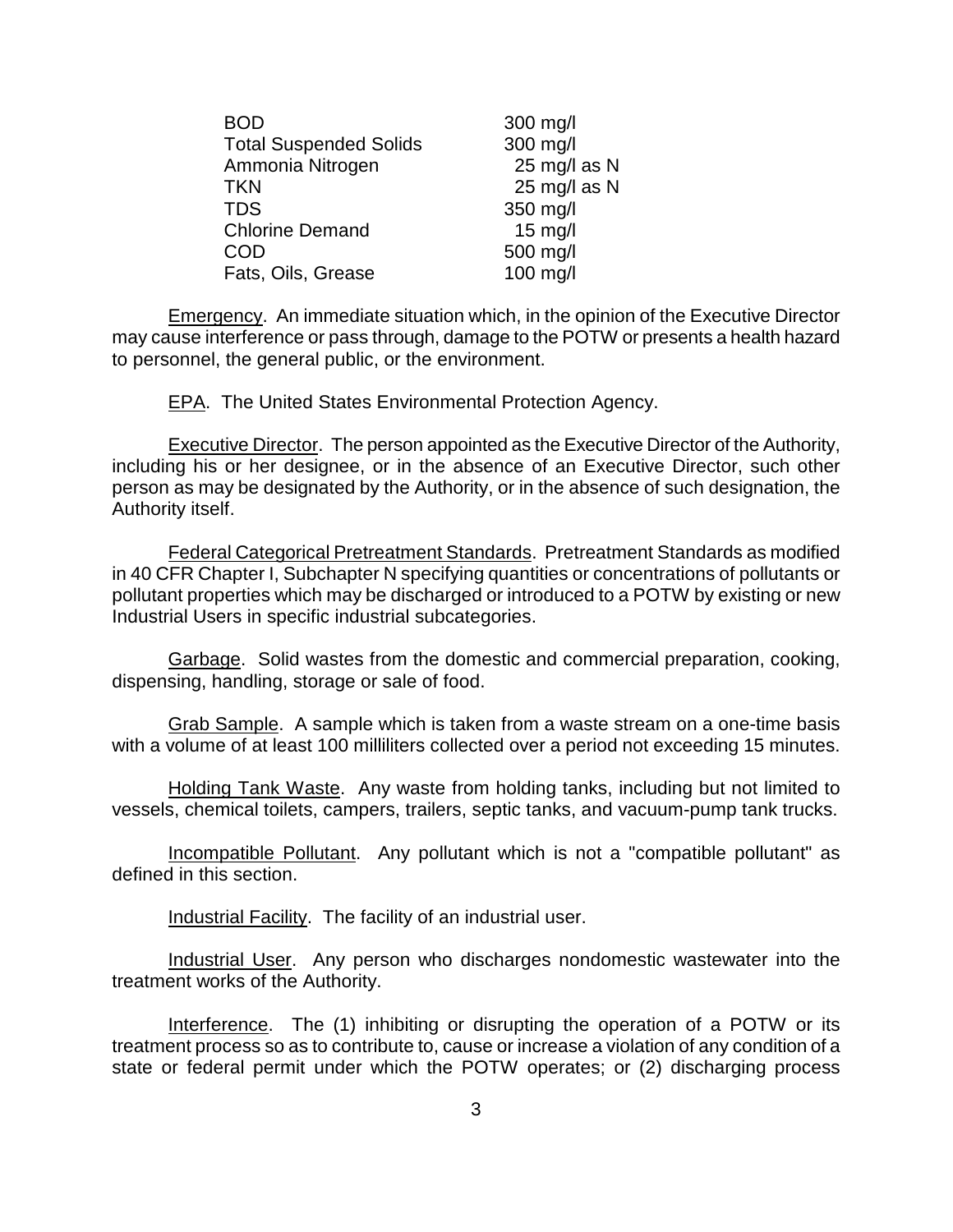wastewater which, in combination with existing domestic wastewater flows are of such volume and/or strength as to exceed the POTW design capacity or NJPDES permit; or (3) preventing the use or management of sludge produced by the POTW in accordance with section 405 of the Act and permits, regulations, criteria or guidelines developed pursuant to the Federal Resource Conservation and Recovery Act of 1976 (42 U.S.C. 3251 et seq.), the Federal Marine Protection, Research and Sanctuaries Act of 1972 (42 U.S.C. 1401 et seq.), the Federal Clean Air Act (42 U.S.C. 7401 et seq.), the Federal Toxic Substances Control Act (15 U.S.C. 2601 et seq.), Sections 2, 4, and 6 of the State Act, the New Jersey Sludge Management Regulations, and the New Jersey Statewide Sludge Management Plan.

New Jersey Pollutant Discharge Elimination System (NJPDES). The New Jersey system for issuing, modifying, suspending, revoking, reissuing, terminating, monitoring and enforcing discharge permits pursuant to the State Act. The term also includes discharge permits issued pursuant to Section 402 of the Act (National Pollutant Discharge Elimination System).

NJDEP. The New Jersey Department of Environmental Protection.

Nondomestic Wastewater. Wastewater (a.) other than domestic wastewater, as defined herein, or (b.) wastewater from any facility that is used for commercial or industrial purposes. The Executive Director may exempt the wastewater of certain facilities included in part (b) above, either individually or by category, from the definition of nondomestic wastewater, provided, however, that the wastewater that is discharged from such facility is not classified as nondomestic wastewater pursuant to part (a) above.

Pass Through. The discharge through a POTW or treatment process in quantities or concentrations that are incompatible with the treatment process and which will be discharged, improperly treated, into the receiving waters or atmosphere.

Person. Any individual, firm, company, partnership, corporation, association, group or society, including the United States of America, the State of New Jersey, and agencies, districts, commissions and political subdivisions created by or pursuant to State law, and Federal agencies, departments or instrumentalities thereof.

pH. The logarithm (base 10) of the reciprocal of the concentration of hydrogen ions in moles per liter of solution. Solutions with a pH greater than 7 are said to be basic; solutions with a pH less than 7 are said to be acidic; pH equal to 7 is considered neutral. Analysis shall be performed in accordance with an approved test procedure.

Pollutant. Any dredged spoil, solid waste, holding tank waste, incinerator residue, sewage, garbage, refuse, oil, grease, sewage sludge, septage, munitions, chemical wastes, biological materials, radioactive substance, thermal waste, wrecked or discarded equipment, reek, sand, cellar dirt, and industrial, municipal or agricultural waste or other residue directly or indirectly discharged into the waters of the State.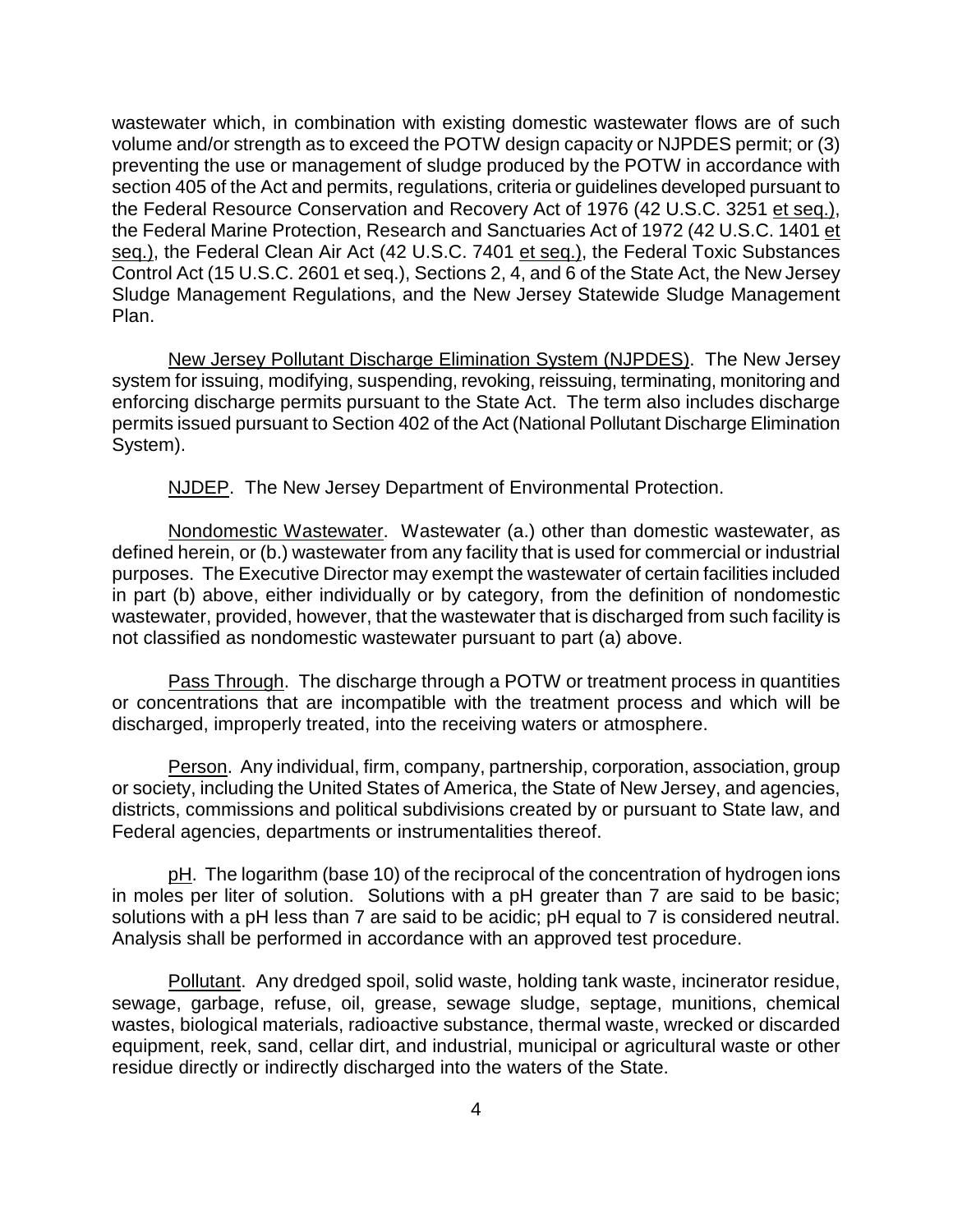Pretreatment. The reduction of the amount of pollutants, the elimination of pollutants, or the alteration of the nature of pollutant properties in wastewater prior to or in lieu of discharging or otherwise introducing such pollutants into a POTW. The reduction or alteration may be obtained by physical, chemical or biological processes, process changes or by other means, except by dilution, as prohibited by 40 CFR 403.6. Appropriate pretreatment technology includes control equipment, such as equalization tanks or facilities, for protection against surges or slug loadings that might interfere with or otherwise be incompatible with the POTW.

**Pretreatment Standards.** All applicable Federal or State rules and regulations implementing Section 307 of the Act or N.J.S.A. 58:11-49, as well as any nonconflicting State or local standards. In cases of conflicting standards or regulations, the more stringent thereof shall apply.

Process Wastewater. Any water which, during manufacturing or processing, comes into direct contact with or results from the production or use of any raw material, intermediate product, finished product, by product or waste product.

Publicly Owned Treatment Works (POTW). A treatment works as defined by Section 212 of the Act, which is owned by the Authority. For the purposes of this Regulation, POTW shall also include any sewers that convey wastewaters to the POTW from any person.

Significant Industrial User. Any industrial user who discharges, into the Authority treatment works, process wastewater where:

- (1) the volume exceeds 25,000 gallons per day; or
- (2) the discharge contains amounts determined to be significant by the Executive Director, of any of the pollutants listed in Table I and/or in Appendix B, Tables II - VI of the State NJPDES Regulations, N.J.A.C. 7:14A-1 et seq.; or
- (3) the industrial user is subject to Federal Categorical Pretreatment Standards; or
- (4) the discharge is found by the Authority, NJDEP or USEPA to have significant impact, either singly or in combination with other wastewaters, on the collection system, wastewater treatment system, the sludge produced by the treatment system, the treatment system's effluent quality or air emissions from the treatment system.

State. The State of New Jersey.

State Act. The New Jersey "Water Pollution Control Act," N.J.S.A. 58:10A-1 et seq.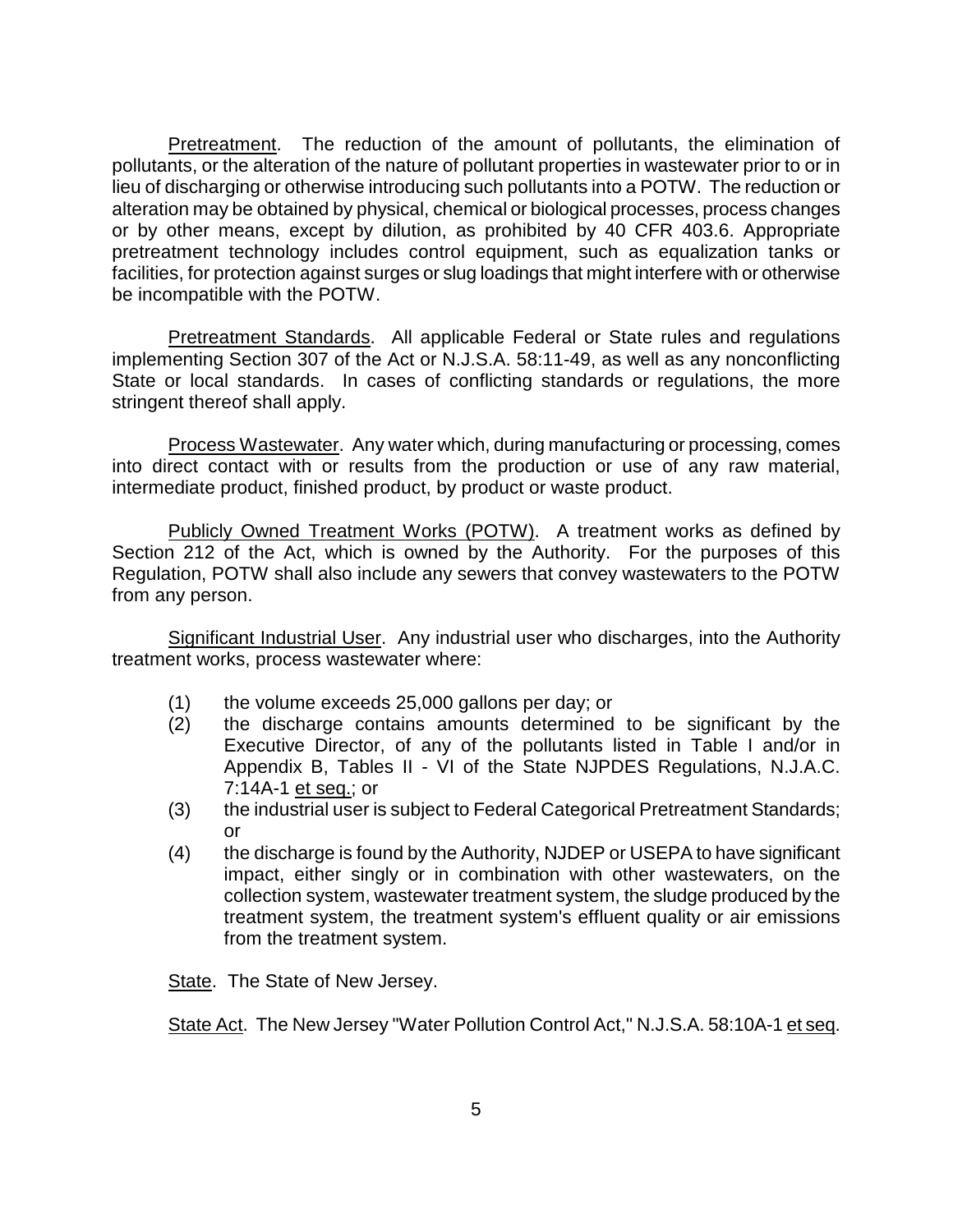Standard Industrial Classification (SIC). A classification pursuant to the Standard Industrial Classification Manual (latest edition), issued by the Executive Office of the President, Office of Management and Budget.

Storm Water. Any flow occurring during or immediately following any form of natural precipitation and resulting therefrom.

Total Suspended Solids. The Total Nonfilterable Residue as defined and analyzed in accordance with an approved test procedure.

Total Toxic Organic Substances (TTO). A quantifiable value equal to or greater than 0.01 mg/l for the toxic organic substances listed on Table 2.

Toxic Pollutant. Those pollutants, or combinations of pollutants, including disease causing agents, which after discharge and upon exposure, ingestion, inhalation or assimilation into any organism, either directly or indirectly by ingestion through food chains, may cause death, disease, behavioral abnormalities, cancer, genetic mutations, physiological malfunctions, including malfunctions in reproduction, or physical deformation, in such organisms or their offspring. Toxic pollutants shall include, but not be limited to, those pollutants designated under Section 307 of the Federal Act or Section 4 of the State Act.

Treatment Works. Any device or system, whether public or private, used in the storage, treatment, recycling, or reclamation of municipal or industrial waste of a liquid nature, including intercepting sewers, outfall sewers, sewage collection systems, cooling towers and ponds, pumping, power and other equipment and their appurtenances; extensions, improvements, remodeling, additions, and alterations thereof; elements essential to provide a reliable recycled supply such as standby treatment units and clear well facilities; any other works including sites for the treatment process or for ultimate disposal of residues resulting from such treatment. Additionally, "treatment works" means any other method or system for preventing, abating, reducing, storing, treating, separating, or disposing of pollutants, including storm water runoff, or industrial waste in combined or separate storm water and sanitary sewer systems.

Treatment Works Plant. That portion of the treatment works designed to provide treatment to wastewater.

User. Any person who discharges wastewater into the treatment works of the Authority.

Wastewater. The liquid and water carried wastes from dwellings, commercial buildings, industrial facilities, and institutions, together with any groundwater, surface water, and storm water that may be present, whether treated or untreated, which is discharged into or permitted to enter the Authority treatment works.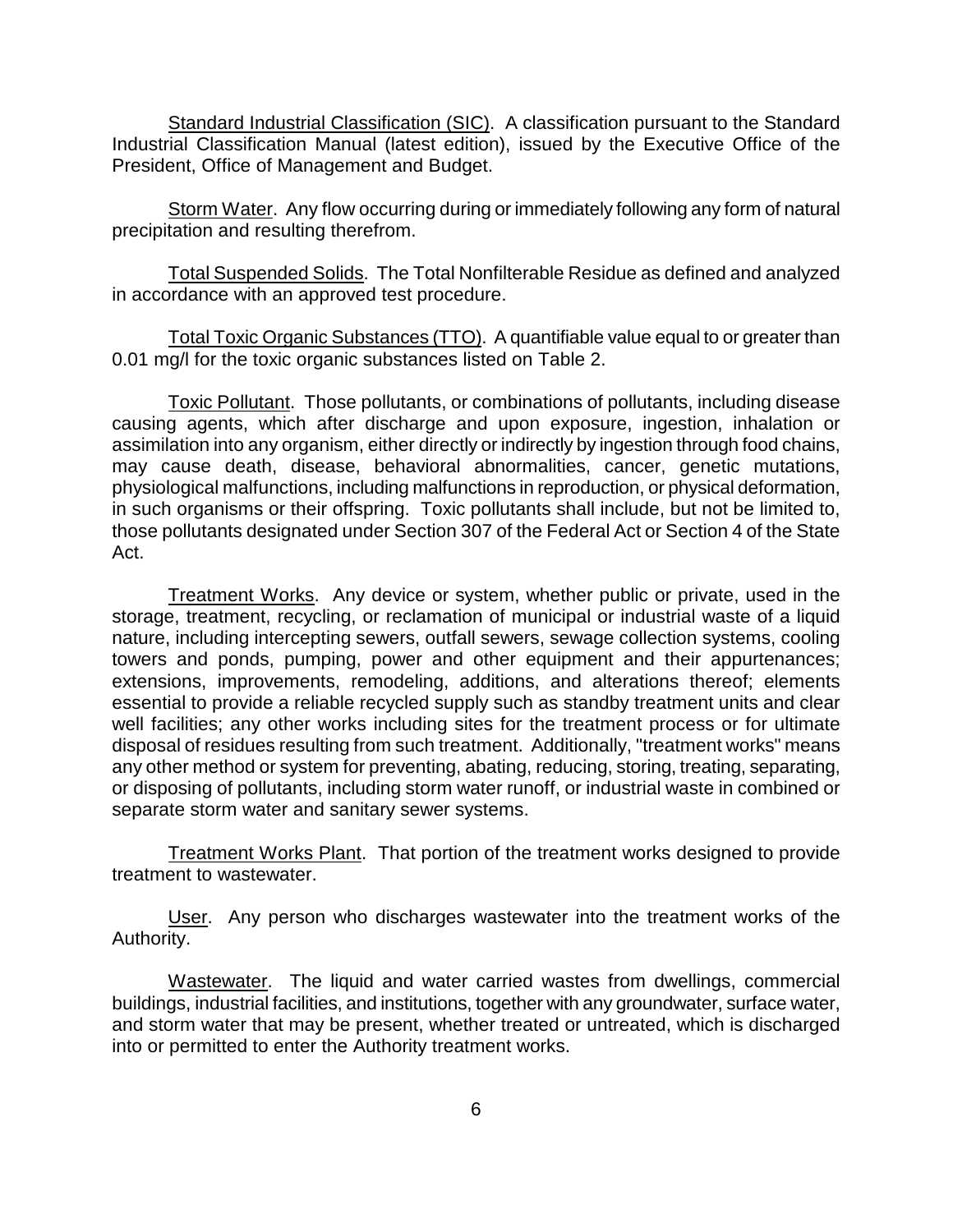Terms not otherwise defined herein shall be as adopted in the latest edition of Standard Methods for the Examination of Water and Wastewater, published by the American Public Health Association, the American Water Works Association and the Water Environment Federation; the "Federal Guidelines for State and Local Pretreatment Programs," EPA 430/9-76-017a, Volume 1, 1977, or the latest revision thereof; the Clean Water Act, 33 U.S.C. 1251 et seq.; the New Jersey "Water Pollution Control Act" N.J.S.A. 58:1OA et seq.; or "Pretreatment Standards for Sewage, etc," N.J.S.A. 58:11-49 et seq.

# 1.3 ABBREVIATIONS

The following abbreviations shall have the designated meanings:

- ° BOD Biochemical Oxygen Demand.
- ° CFR Code of Federal Regulations.
- ° COD Chemical Oxygen Demand.
- ° EPA Environmental Protection Agency (United States).
- $\circ$  I Liter.
- ° MDL Minimum Detectable Limit.
- ° mg Milligrams.
- ° mg/l Milligrams per liter (i.e., parts per million).
- ° N.J.A.C. New Jersey Administrative Code.
- ° N.J.S.A. New Jersey Statutes Annotated.
- ° NJDEP New Jersey Department of Environmental Protection
- ° NJPDES New Jersey Pollutant Discharge Elimination System.
- ° NPDES National Pollutant Discharge Elimination System.
- ° POTW Publicly Owned Treatment Works.
- ° SIC Standard Industrial Classification.
- ° SIU Significant Industrial User.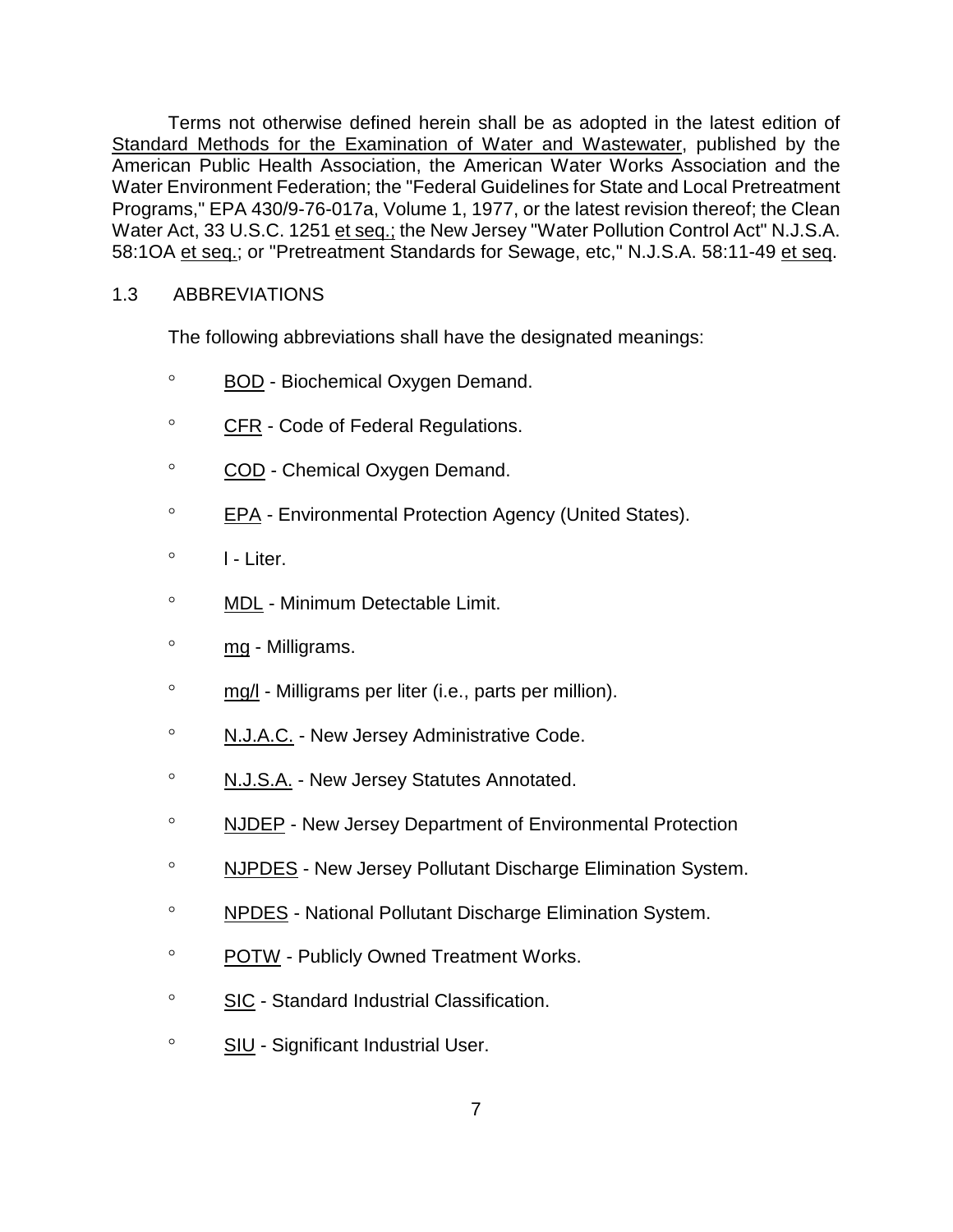- ° TKN Total Kjeldahl Nitrogen.
- ° TSS Total Suspended Solids.
- ° TTO Total Toxic Organic Substances.
- ° USC United States Code.
- ° USEPA United States Environmental Protection Agency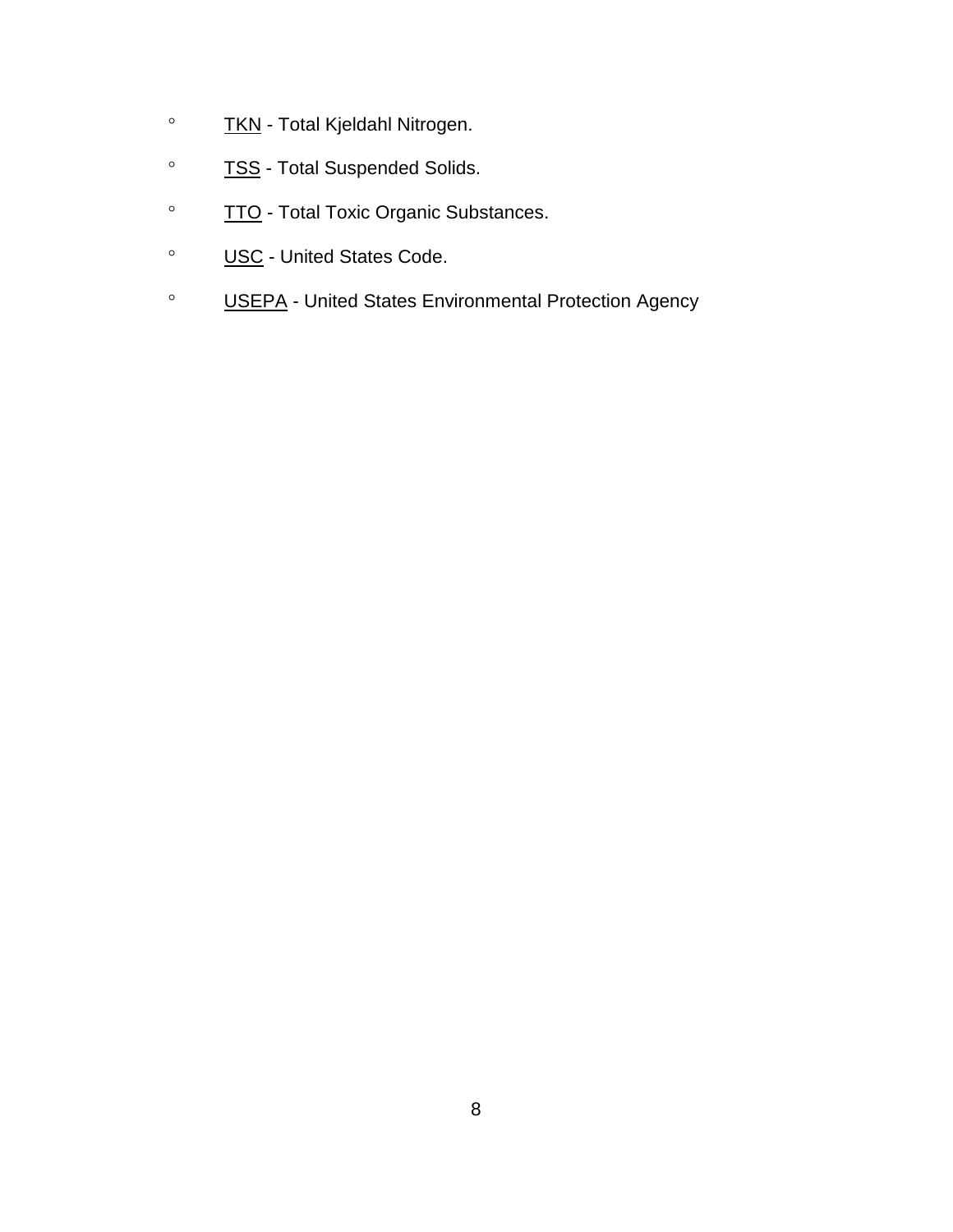# **SECTION 2 - PROHIBITIONS AND LIMITATIONS ON WASTEWATER DISCHARGES**

# 2.1 Prohibited Substances

No person shall discharge, deposit, cause or allow to be discharged or deposited into the Authority treatment works any wastewater which causes pass through or interference, or in any way contributes to a violation of any of the parameters in the Authority's NJPDES permit, or which contains any of the following:

- A. Oil and Grease -- (a) oil or grease from industrial facilities, in concentrations or amounts violating pretreatment standards; this includes petroleum based hydrocarbons as determined by silica gel absorption; (b) wastewater from commercial and/or industrial facilities containing floatable fats, wax, grease, or oil; or (c) total fats, wax, grease, or oil concentrations of more than 100 mg/l, whether emulsified or not, or containing substances which may solidify or become viscous at temperatures between 32° and 150°F (O° and 65°C) at the point of discharge into the treatment works;
- B. Explosive and/or Flammable Mixtures -- liquids, solids or gases which by reason of their nature or quantity are, or may be, sufficient, either alone or by interaction with other substances, to cause fire or explosion, to result in a potentially explosive condition in any part of the collection or treatment system (a potentially explosive condition is defined as any atmosphere in which combustible gases or vapors are at a concentration of 10% or more of the Lower Explosive Limit (LEL)), or be injurious in any other way to the treatment works or to the operation of the works; such materials include, but are not limited to: gasoline, kerosene, naptha, benzene, toluene, xylene, ethers, alcohols, ketones, aldehydes, peroxides, chlorates, perchlorates, bromates, carbides, hydrides and sulfides;
- C. Noxious Materials pollutants which, either singly or by interaction with other wastes, are malodorous, are capable of creating a public nuisance or hazard to life or health, or are present in sufficient concentrations to prevent entry into the treatment works for its maintenance and repair;
- D. Improperly Shredded Garbage garbage that has not been ground or comminuted to such a degree that all particles will be floating or carried freely in suspension under flow conditions normally prevailing in the treatment works, with no particle greater than one-half (1/2) inch in any dimension. The discharge of any improperly shredded garbage is prohibited; this prohibition does not apply to the use of garbage disposal units in private dwellings whose only discharge is domestic wastewater;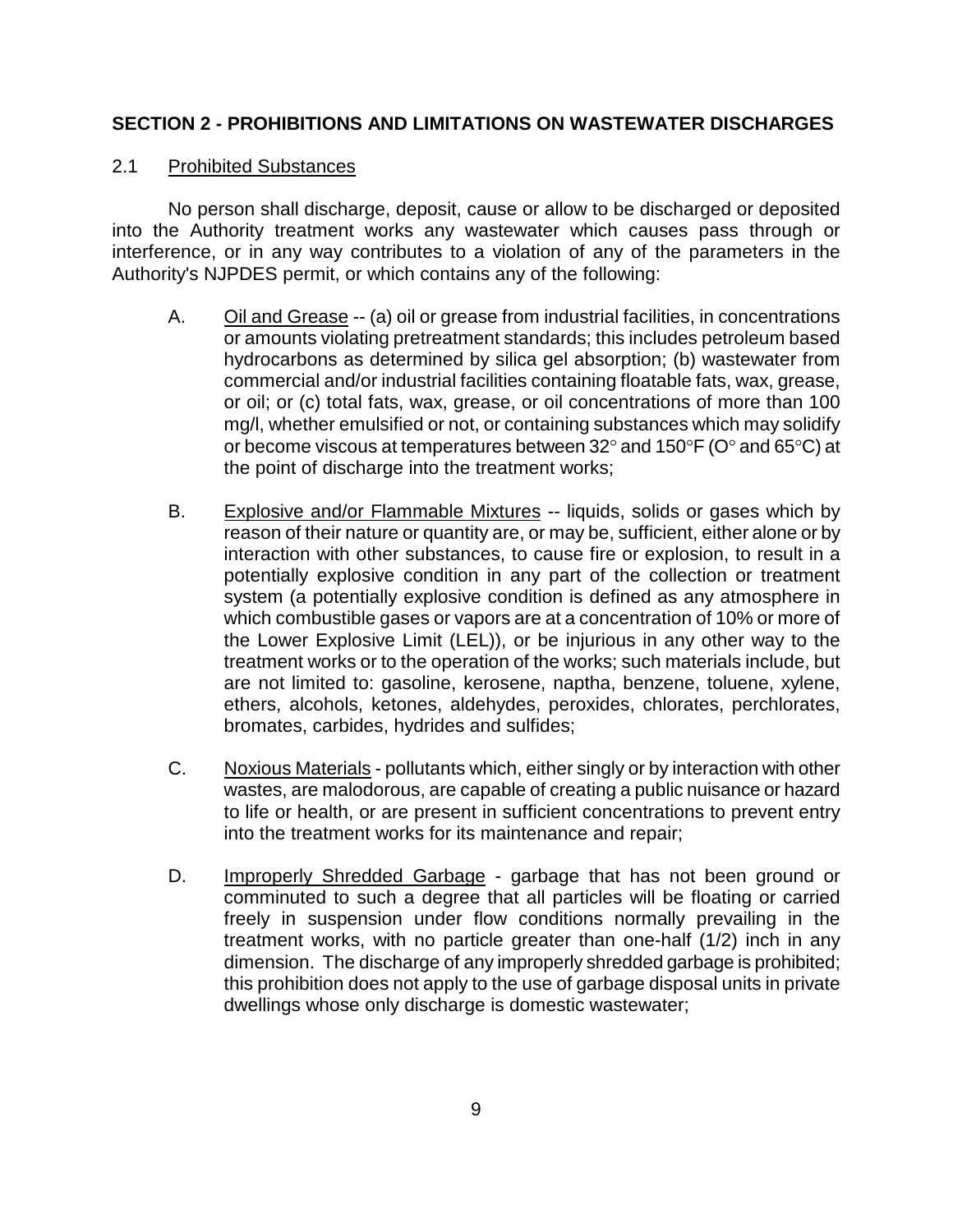- E. Radioactive Wastes -- prohibited except in conformance with N.J.A.C. 7:28-11.2 (Disposal of Radioactive Materials-Disposal by release into sanitary sewerage systems);
- F. Solid or Viscous Wastes -- solid or viscous wastes which will or may cause obstruction to the flow in a sewer, or otherwise interfere with the proper operation of the treatment works. Prohibited materials include, but are not limited to: motor oil, petroleum grease, paint, improperly shredded garbage, animal guts or tissues, diseased human organs or tissue fluids, paunch manure, bones, hair, hides or fleshings, entrails, whole blood, feathers, ashes, cinders, sand, spent lime, stone or marble dust, metal, glass, straw, shavings, grass clippings, rags, spent grains, spent hops, waste paper, wood, plastic, tar, asphalt residues, residues from refining or processing of fuel or lubricating oil, and similar substances. Other specific materials may be prohibited at the discretion of the Executive Director;
- G. Excessive Discharge -- wastewater at a flow rate or containing a concentration or quantity of pollutants that exceeds, for any time period longer than fifteen (15) minutes, more than five (5) times the average daily flow rate of concentration or quantity of pollutants of the industrial user during normal operation, or containing such concentrations or quantities of pollutant that, in the judgment of the Executive Director, may cause a treatment process upset, interference or loss of treatment efficiency;
- H. Toxic Discharge -- waters or wastes containing objectionable or toxic pollutants in sufficient quantity, either singly or by interaction with other pollutants, to result in pass through, to cause interference with the treatment works plant, to constitute a hazard to humans or animals, to create a toxic effect in the receiving waters of the POTW, or to exceed standards promulgated by the EPA pursuant to Section 307(a)(b) or (n) of the Act, or the NJDEP pursuant to Section 4 of the State Act, or which exceed the maximum permissible concentrations specified in Table 1, whichever is more stringent;
- I. Stormwater -- collected precipitation including surface and groundwater from sump pumps, cellar drains, drain spouts, roof leaders, storm gutters, and other such sources into the treatment works from any source.
- J. Discolored Materials -- wastes with color which would cause or contribute to causing the treatment works to exceed water quality color criteria;
- K. Substances Interfering with Sludge Management -- any substance which may cause the POTW's sludge to be unsuitable for reclamation and reuse or to interfere with the reclamation process where the POTW is pursuing a reuse and reclamation program. In no case shall a substance discharged to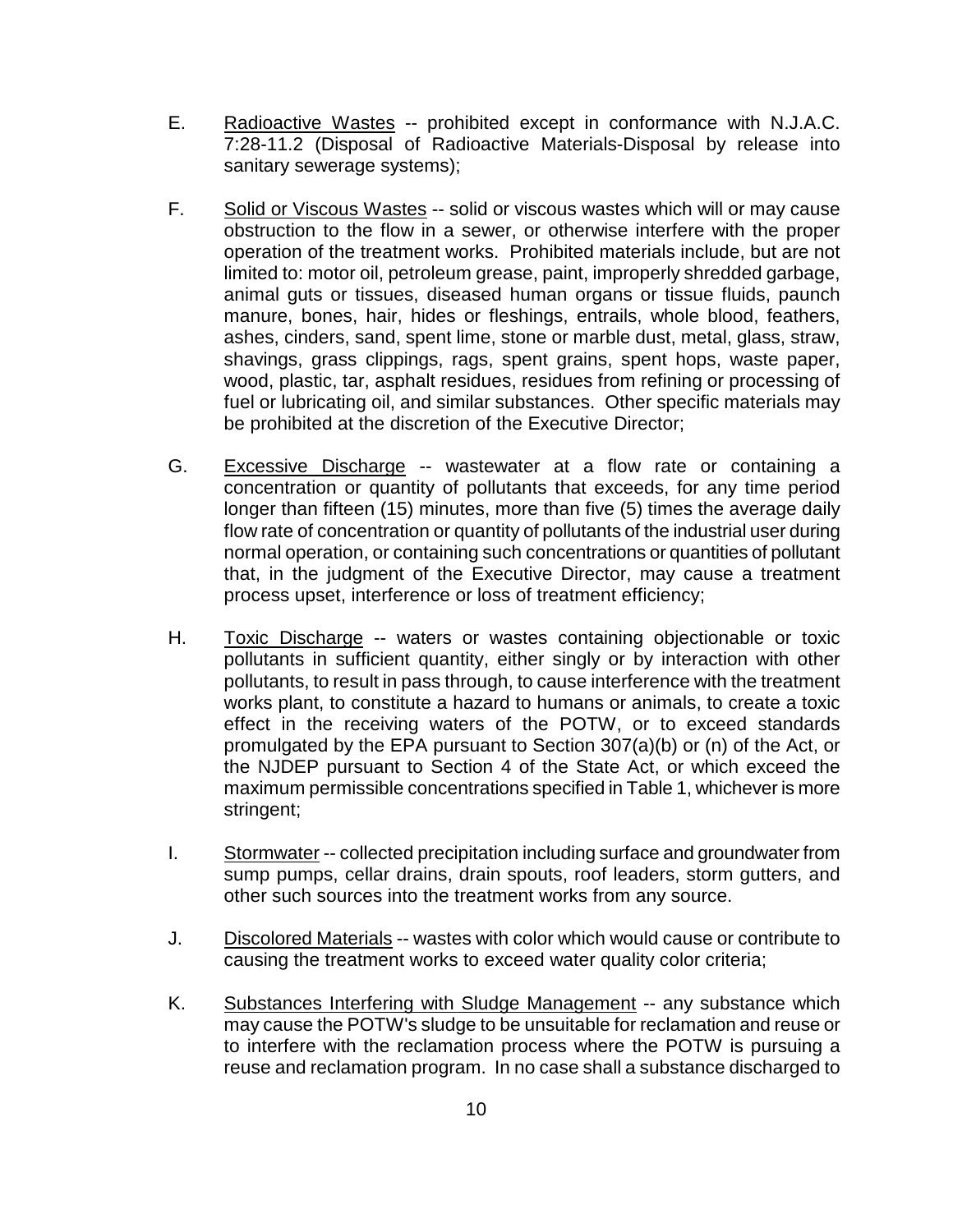the POTW cause the POTW to be in noncompliance with sludge use or management criteria, guidelines or regulations developed under Section 405 of the Act, any criteria, guidelines, or regulations affecting sludge use or management developed pursuant to the Solid Waste Disposal Act, the Clean Air Act, the Toxic Substances Control Act, or, New Jersey Sludge Management Regulations, or the New Jersey Statewide Sludge Management Plan.

- L. Corrosive Wastes -- any waste which will cause corrosion or deterioration of the treatment works. All wastes discharged to the treatment works must not have a pH value lower than 6.0 or greater than 9.0 standard units. Prohibited materials include, but are not limited to concentrated acids, alkalies, sulfides, chloride and fluoride compounds, and substances which will react with water to form acidic or alkaline products which have a pH value that does not fall within the range stated herein;
- M. Heat -- heat in the amounts which will inhibit biological activity in the treatment works, resulting in interference or causing damage, but in no case heat in such quantities that the temperature exceeds 65°C (150°F) at the sewer connection and 40°C (104°F) at the treatment works plant.
- N. Cooling Water -- as defined in Section 1.2.
- O. Holding Tank Wastes -- as defined in Section 1.2.
- P. Any wastewater which causes a hazard to human life or the environment, which creates a public nuisance or which may cause, or contribute to, a violation by the Authority of its NJPDES Permit, the Act or State Act.

#### 2.2 LIMITATIONS ON WASTEWATER DISCHARGES

Table 1 presents the maximum concentrations of certain pollutants allowable in wastewater discharges to the treatment works by any discharger. Dilution of any wastewater discharge for the purpose of satisfying these requirements is a violation of this Regulation. The Authority reserves the right to establish more stringent limitations or requirements on discharges to the treatment works if deemed necessary to comply with objectives presented in Section 1.1 of this Regulation.

# 2.3 FEDERAL CATEGORICAL PRETREATMENT STANDARDS

Upon the effective date of the Federal Categorical Pretreatment Standard for a particular industrial subcategory, the Federal Standard, if more stringent than limitations imposed under this Regulation for sources in that subcategory, shall immediately supersede the limitations imposed under this Regulation. Affected Industrial Users shall comply with such standards within the stated compliance deadline. NJDEP shall attempt to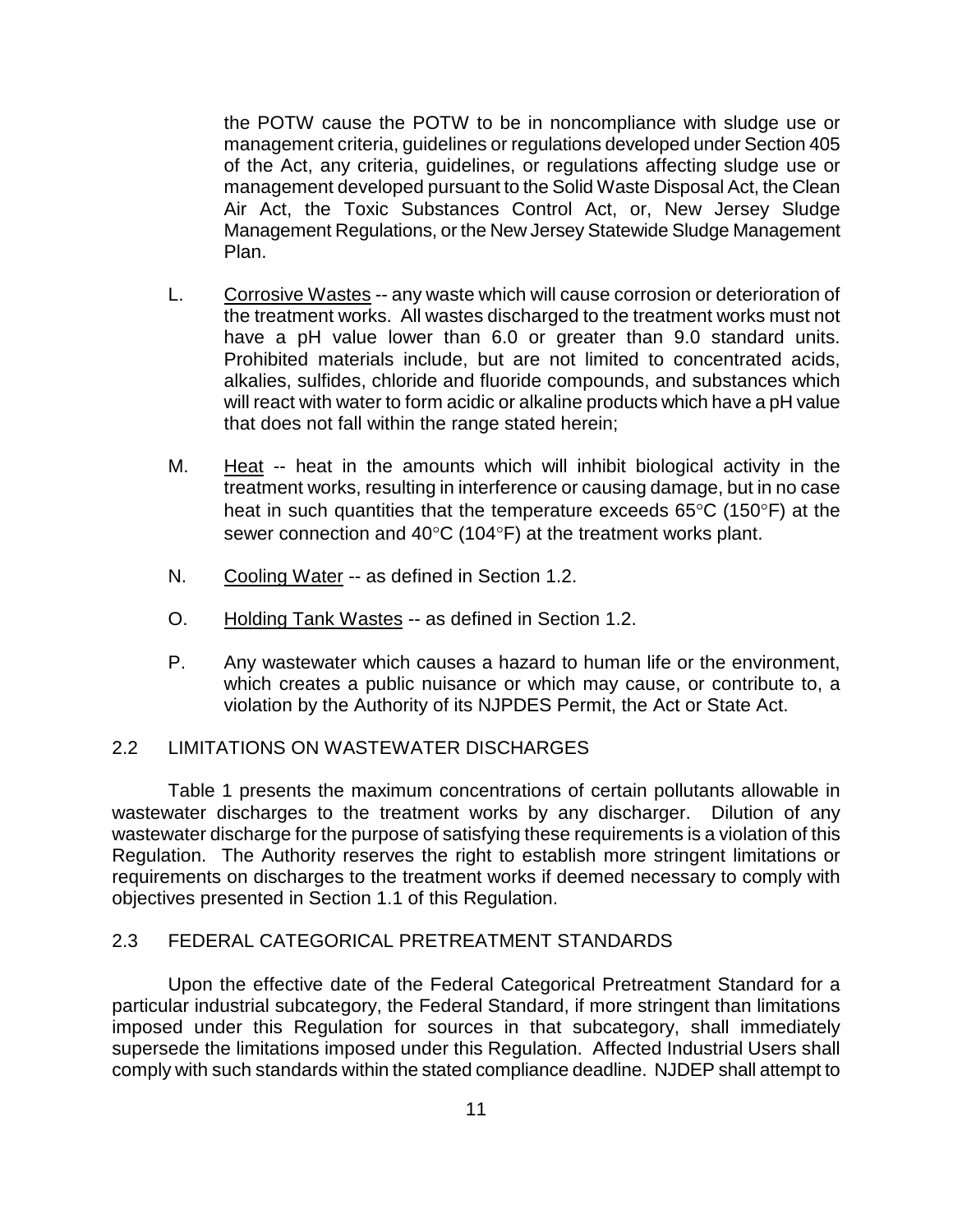notify affected Industrial Users of the applicable reporting requirements under 40 CFR 403.12, but failure to notify does not relieve such industries of the obligation to comply with such reporting requirements.

#### 2.4 FEDERAL AND STATE REQUIREMENTS

Federal and State requirements and limitations on discharges shall apply in any case where they are more stringent than limitations contained in this Regulation.

#### 2.5 DISCHARGE DILUTION PROHIBITED

No User shall ever dilute a discharge as a partial or complete substitute for adequate treatment or to achieve compliance with Federal Categorical Pretreatment Standards, State limitations or any other pollutant specific limitation contained in this Regulation or with any Wastewater Discharge Permit issued hereunder.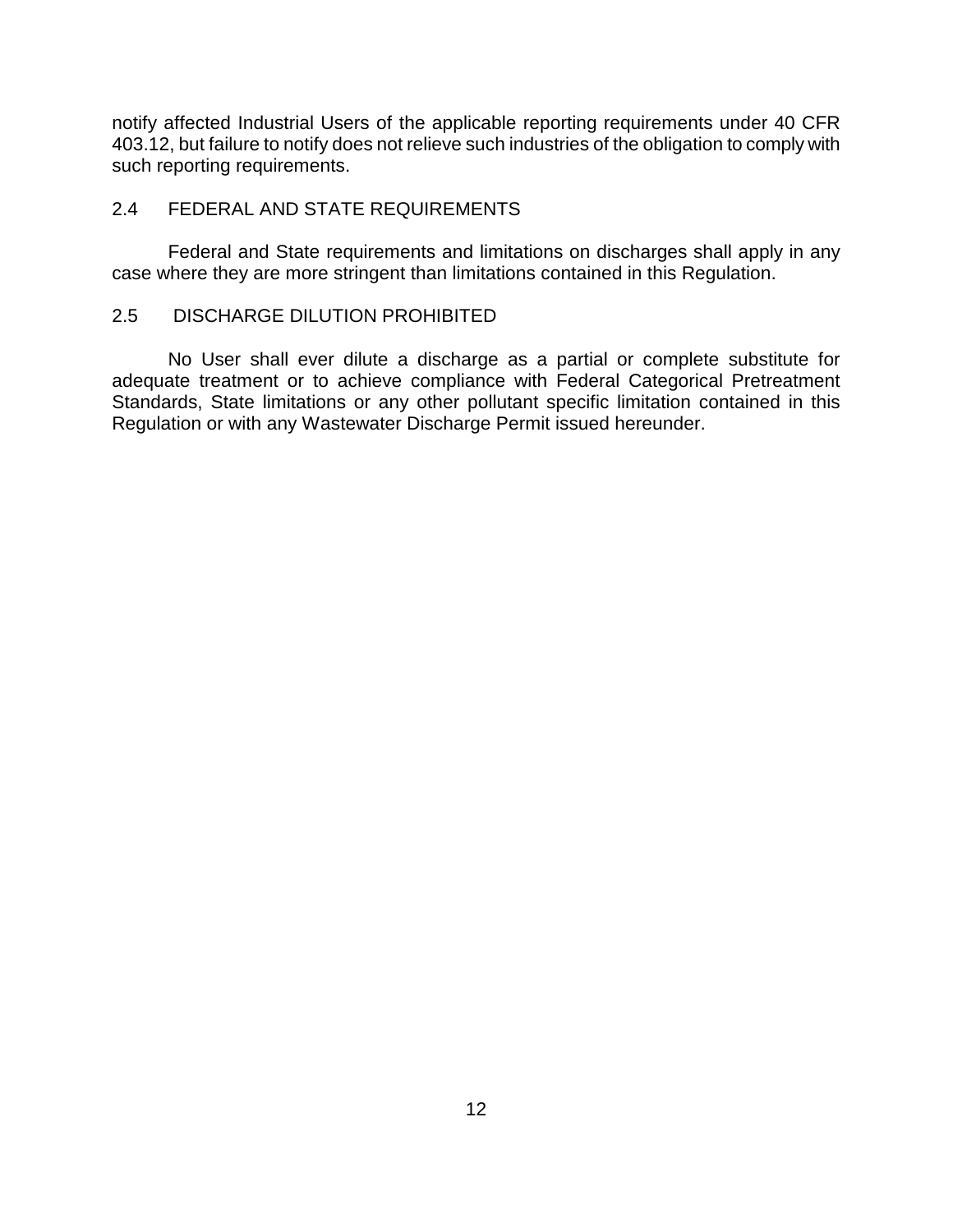# TABLE 1

# Maximum Permissible Concentration

| Pollutant                       | Limit                             | <b>Type of Sample</b> |
|---------------------------------|-----------------------------------|-----------------------|
| Ammonia Nitrogen as N           | <u>25mg/l</u>                     | composite             |
| Arsenic                         | $0.1$ mg/l                        | composite             |
| BOD <sub>5</sub>                | <u>300mg/l</u>                    | composite             |
| Cadmium                         | $0.01$ mg/l                       | composite             |
| <b>Chlorine Demand</b>          | 15 <sub>mg</sub> /l               | grab                  |
| Chromium (Total)                | $1.0$ mg/l                        | <u>composite</u>      |
| Chromium (Hexavalent)           | $0.1$ mg/l                        | composite             |
| COD                             | 500mg/l                           | composite             |
| Color                           | 100APUX                           | <u>grab</u>           |
| Copper                          | <u>1.0mg/l</u>                    | composite             |
| Cyanide                         | $0.2$ mg/l                        | composite             |
| Hydrogen Sulfide                | 0.5mg/l                           | grab                  |
| <b>Identifiable Chlorinated</b> |                                   |                       |
| Organics                        | 0.5mg/l                           | <u>grab</u>           |
| Iron                            | 5 <sub>m</sub> g/l                | composite             |
| Lead                            | $0.1$ mg/l                        | composite             |
| Manganese                       | 1.0mg/l                           | composite             |
| Mercury                         | $0.01$ mg/l                       | composite             |
| <b>Nickel</b>                   | 1.0mg/l                           | composite             |
| Oil and Grease                  | 100mg/l                           | <u>grab</u>           |
| рH                              | 6.0-9.0SU                         | grab                  |
| Phenols                         | 0.5mg/l                           | grab                  |
| Phosphates as TPO4              | <u>10mg/l</u>                     | composite             |
| Silver                          | $0.1$ mg/l                        | composite             |
| Surfactants                     | $0.5$ mg/l                        | grab                  |
| Temperature                     | $65^{\circ}$ C (150 $^{\circ}$ F) | <u>grab</u>           |
| Tin                             | 3.0mg/l                           | composite             |
| TDS                             | 500mg/l                           | composite             |
| TKN as N                        | <u>25mg/l</u>                     | composite             |
| <b>Total Petroleum</b>          |                                   |                       |
| Hydrocarbons                    | $0.1$ mg/l                        | grab                  |
| <b>Total Solids</b>             | 1000mg/l                          | composite             |
| TSS                             | <u>300mg/l</u>                    | <u>composite</u>      |
| TTO (as defined in Table 2)     | $0.01$ mg/l                       | grab                  |
| Vanadium                        | 3.0mg/l                           | composite             |
| Zinc                            | 4.0mg/l                           | composite             |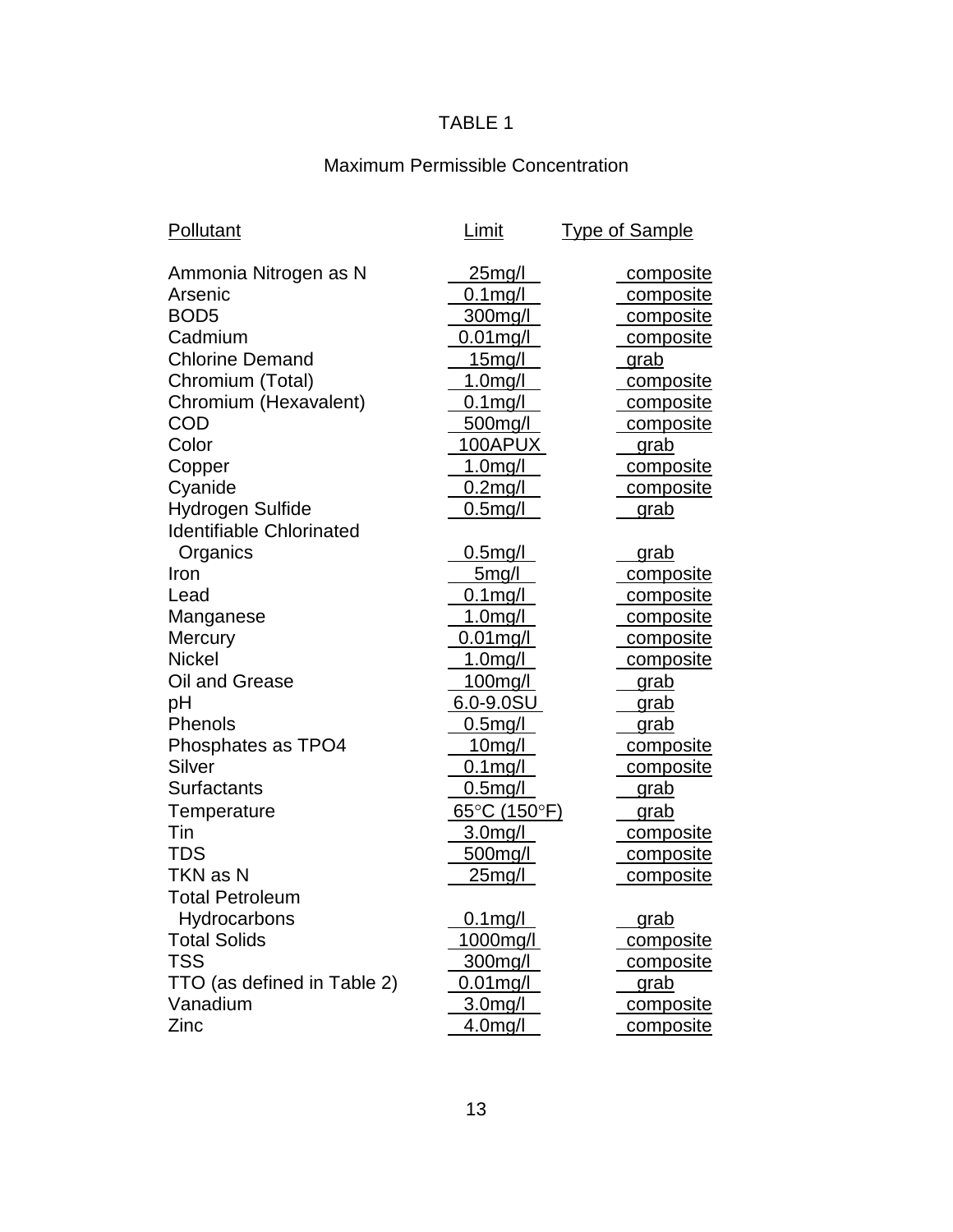#### TABLE 2 Total Toxic Organic Substances

Acenaphthene Acrolein Acrylonitrile Benzene Benzidine Carbon, Tetrachloride (tetrachloromethane) Chlorobenzene 1,2,4-trichlorobenzene Hexachlorobenzene 1,2-dichloroethane 1,1,1-trichloroethane Hexachloroethane 1,1-dichloroethane 1,1,2-trichloroethane 1,1,2,2-tetrachloroethane **Chloroethane** Bis (2-chloroethyl) ether 2-chloroethyl vinyl ether (mixed) 2-chloronaphthalene 2,4,6-trichlorophenol Parachlorometa cresol Chloroform (trichloromethane) 2-chlorophenol 1,2-dichlorabenzene 1,3-dichlorabenzene 1,4-dichlorabenzene 3,3-dichlorobenzidine 1,1-dichloroethylene 1,2-trans-dichloroethylene 2,4-dichlorophenol 1,2-dichloropropane 1,3-dichloropropane 2,4-dimethyphenol 2,4-dinitrotoluene 2,6-dinitrotoluene 1,2-diphenylhydrazine **Ethylbenzene Flouranthene** 4-Chlorophenyl phenyl ether 4-Bromophenyl phenyl ether Bis (2-chloroisopropyl) ether Bis (2-chloroethoxy) methane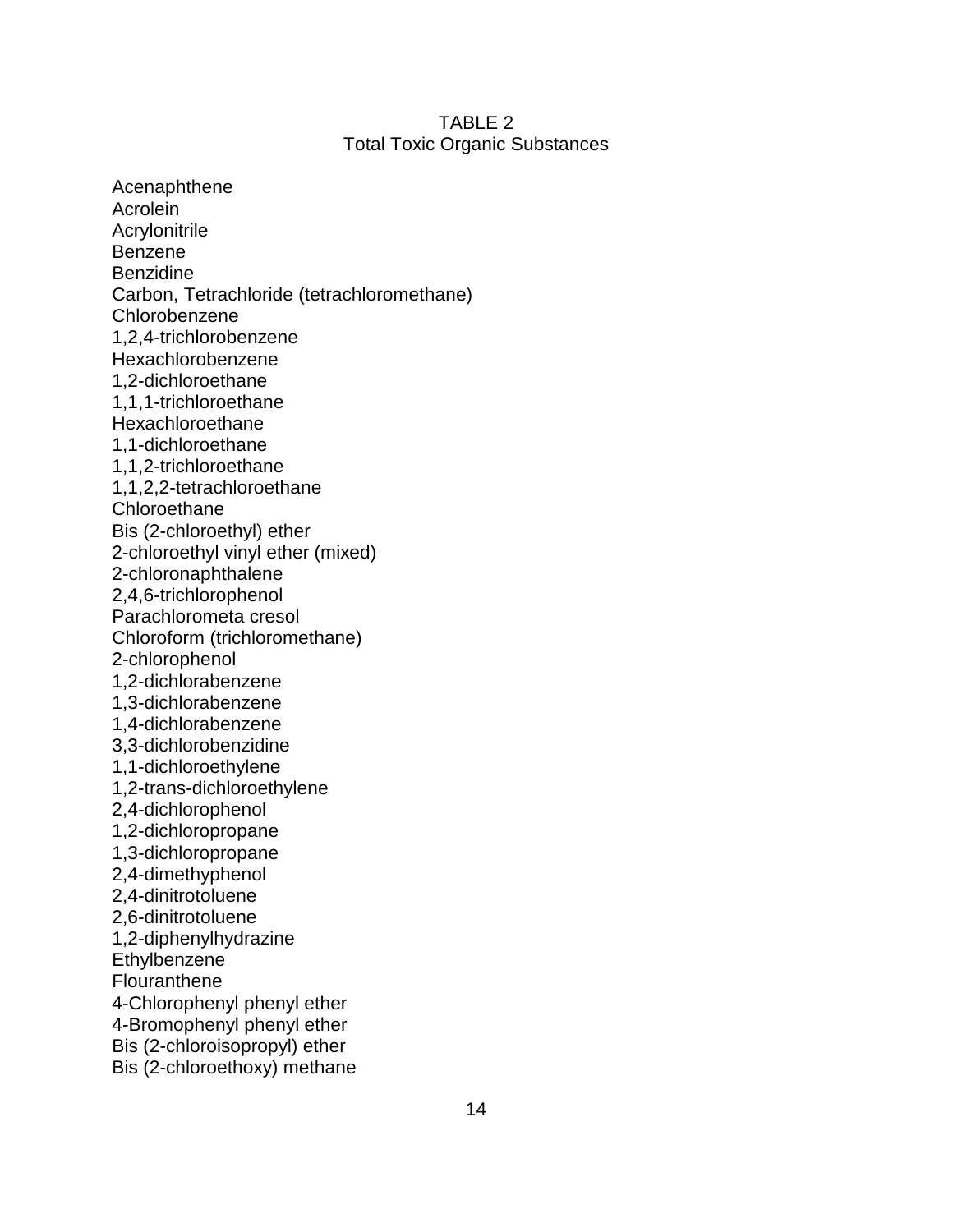Methylene Chloride (dichloromethane) Methyl Chloride (dichloromethane) Methyl Bromide (bromomethane) Bromoform (tribromomethane) Dichlorobromomethane Chlorodibromomethane Hexachlorobutadrene Hexachlorocyolopentadrene Isophorone **Napthalene Nitrobenzene** 2-nitrophenol 4-nitrophenol 2,4-dinitrophenol 4.6-dinitro-o-cresol N-nitrosodimethylamine N-nitrosodiphenylamine N-nitrosodi-n-propylamine Pentachlorophenol Phenol Bis (2-ethylhexyl) phthalate Butyl benzyl phthalate Di-n-butyl phthalate Di-n-octyl phthalate Diethyl phthalate Dimethyl phthalate 1,2-benzanthracene (benzo (a) anthracene) 3,4-Benzoflouranthene (benzo (k) flouranthene) 11,12-Benzoflouranthene (benzo (k) flouranthene) **Chrysene** Acenapthylene **Acenapthylene** Anthracene 1,12-Benaoperylene (Benzo (ghi) perlene) Flourene **Phenanthrene** 1,2,5,6 Dibenzanthracene (Dibenzo (a,h) anthracene) Indeno (1,2,3-cd) pyrene (2,3,-o-phenlene pyrene) Pyrene **Tetrachloroethylene Toluene Trichloroethylene** Vinyl chloride (chloroethylene) Lindane Aldrin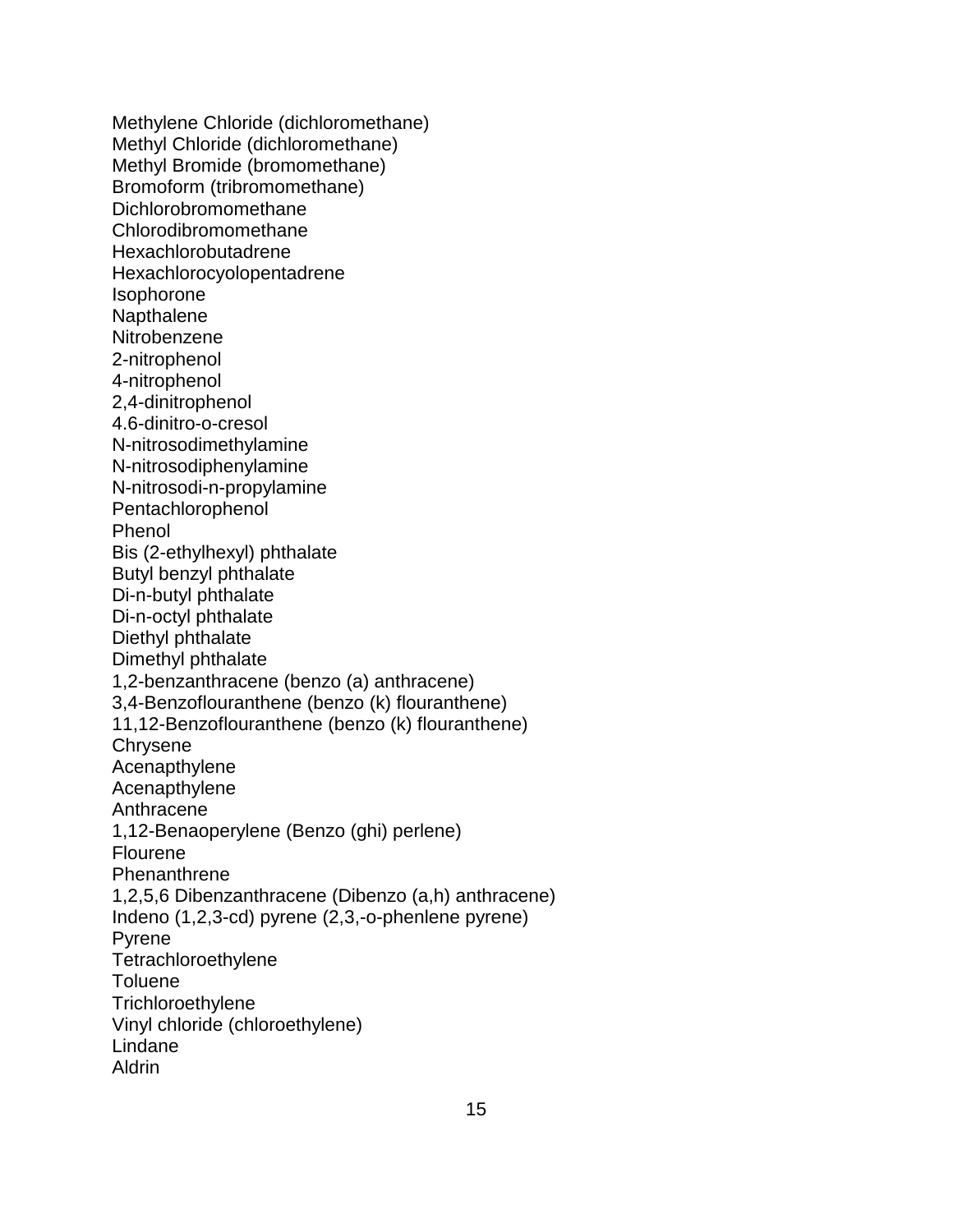Dieldrin Chlordane (technical mixture and metabolities) 4,4-DDT 4,4-DDE (p,p-DDX) 4,4-DDD (p,p-TDE) Alpha-endosulfan Beta-endousulfan Endosulfan sulfate **Endrin** Endrin oldehyde Heptachlor Heptachlor expoxide BHC-hexachlorocyclohexame: Alpha-BHC, Beta-BHC, Gamma-BHC, Delta-BHC Methoxychlor **Mirex** PCB-polychlorinated biphenyls: PCB-1242 Arochlor 1242 PCB-1254 Arochlor 1254 PCB-1221 Arochlor 1221 PCB-1232 Arochlor 1232

> PCB-1248 Arochlor 1248 PCB-1260 Arochlor 1260 PCB-1216 Arochlor 1216

Toxaphene2,3,7,8-Tetrachlorodibenzo-p-dioxin (TCDD)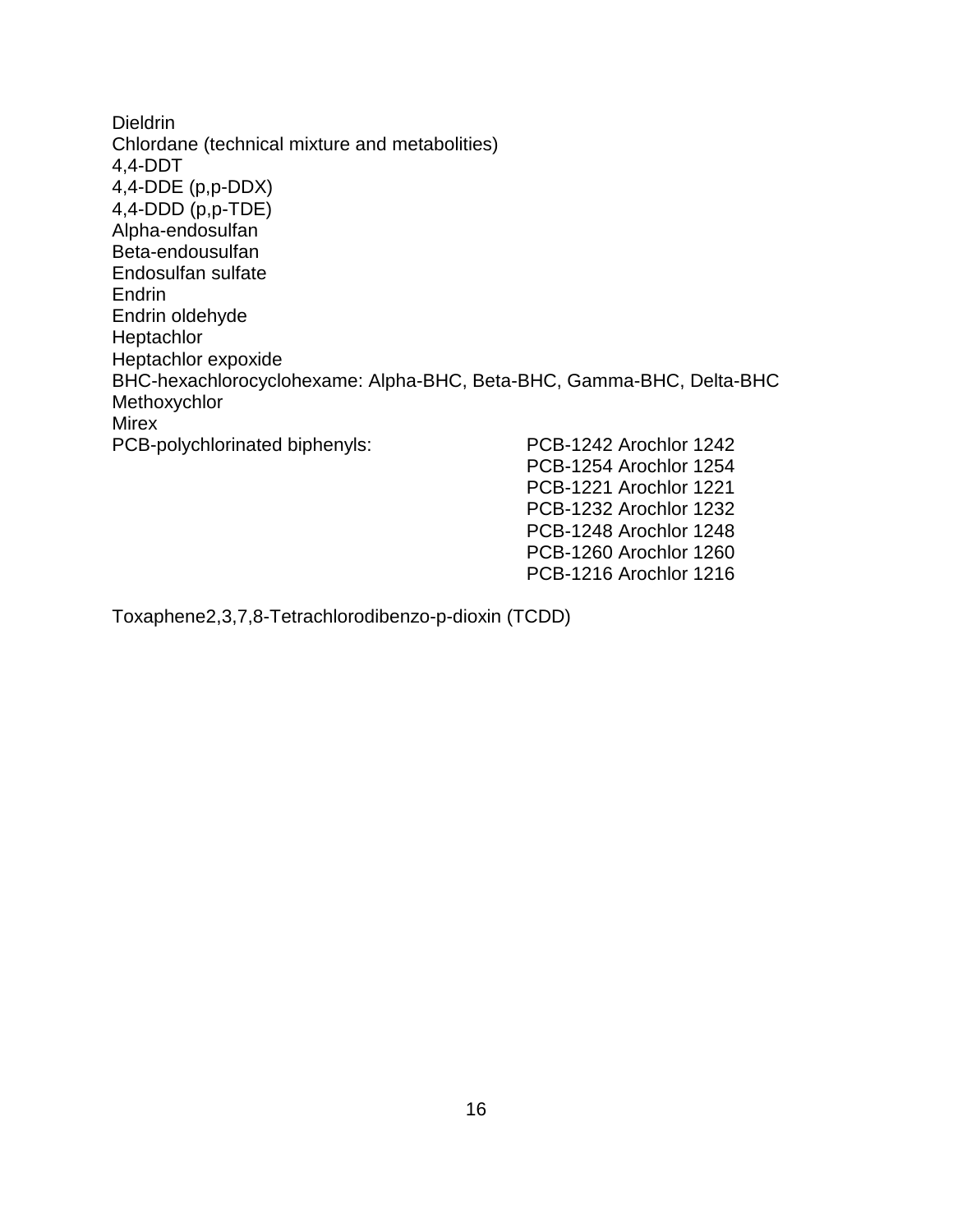# **SECTION 3 - CONTROL OF PROHIBITED WASTES**

#### 3.1 REGULATORY ACTIONS

If wastewater containing any prohibited substance, exceeding prescribed limits, or violating restrictions imposed by Section 2 of this Regulation is proposed to be discharged into the treatment works of the Authority, the Executive Director may take any of the following actions necessary to protect the treatment works:

- A. Prohibit the discharge of such wastewater;
- B. Require the User to demonstrate that in-house modifications will reduce or eliminate the discharge of such substances so as to be in conformance with this Regulation;
- C. Require pretreatment, including storage facilities, or flow equalization necessary to ensure compliance with this Regulation;
- D. Take such other remedial action, including but not limited to those enumerated in the Act, State Act or other legislation or regulation, as may be deemed to be desirable or necessary to achieve the purpose of this Regulation.

#### 3.2 ACCIDENTAL DISCHARGES

- A. Each Industrial User shall provide, to the satisfaction of the Executive Director, protection from accidental discharges of prohibited materials, pollutants in excess of the concentrations permitted or other substances regulated by this Regulation. Facilities to prevent accidental discharges shall be provided and maintained at the Industrial User's own expense. Upon request, detailed plans showing facilities and operating procedures to provide this protection shall be submitted to the Executive Director for review and approval prior to construction of the facility. Review of such plans and operating procedures shall not relieve the Industrial User of the responsibility of modifying its facility as necessary to meet the requirements of this Regulation.
- B. The Industrial User shall control the amount of its discharges to the extent necessary to maintain compliance with this Regulation in the event of reduction, loss, or failure of its treatment facility until such time as its facility is restored or an alternative method of treatment is provided.
- C. In the case of an accidental discharge of prohibited materials, pollutants in excess of the concentrations permitted or other substances regulated by this Regulation, or, if for any reason an Industrial User does not comply, or will be unable to comply, with any prohibition or limitation in this Regulation, the Industrial User responsible for such discharge shall, within 2 hours of such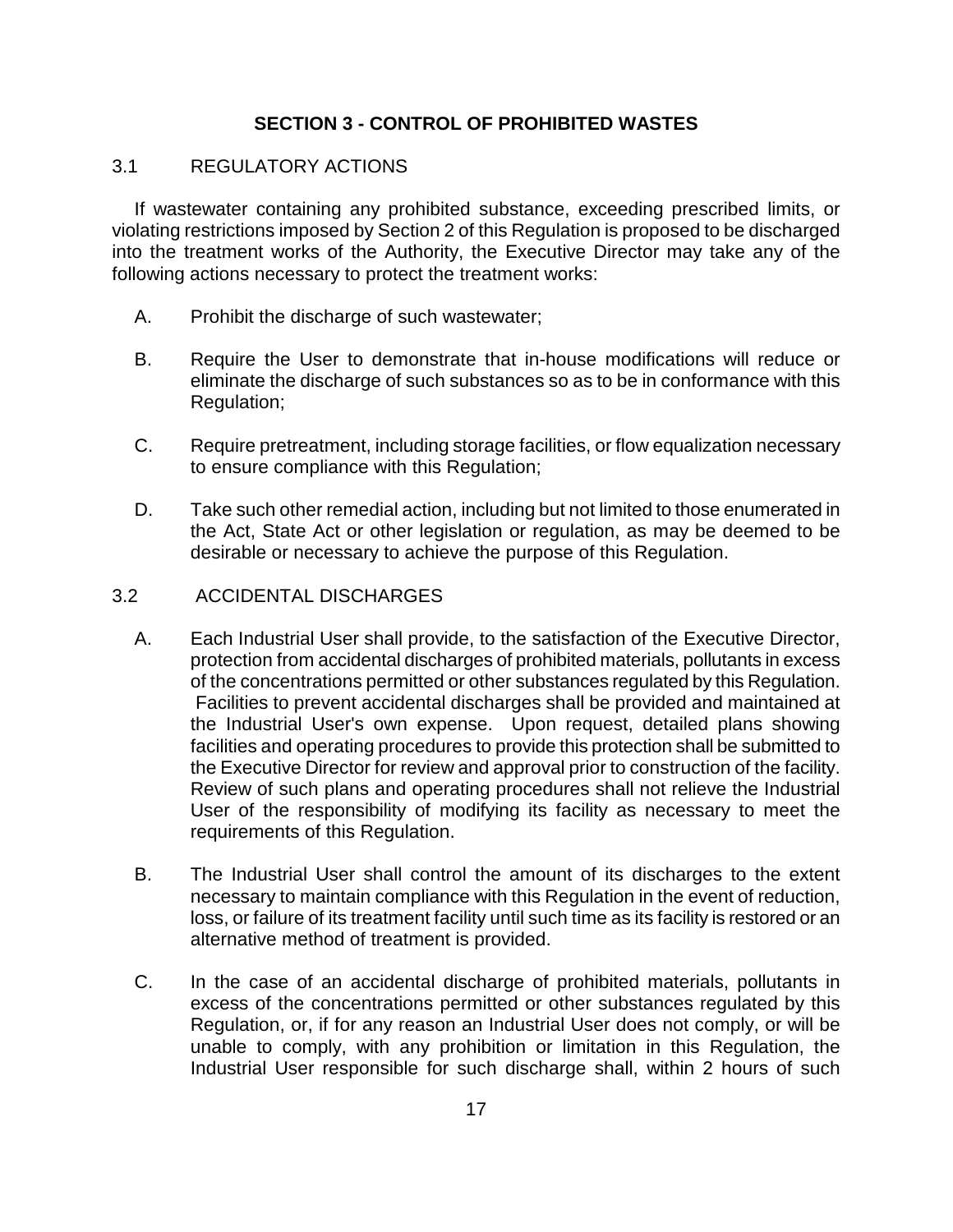noncompliance, telephone and notify the Authority of the incident. The notification shall include the location of the discharge, the type of waste, and the concentration and volume of the discharge. Such Industrial User shall also take immediate action to sample, contain and minimize the accidental discharge to the POTW so as to prevent interference with, or damage to, the treatment process.

- D. Within three (3) working days following an accidental discharge, the Industrial User shall submit to the Executive Director a detailed written report describing the date, time and cause of the discharge, the quantity and characteristics of the discharge, corrective action taken at the time of the discharge, and the measures to be taken by the Industrial User to prevent similar future occurrences. Such notification shall not relieve the Industrial User of any expense, loss, damage, or other liability which may be incurred as a result of damage to the treatment works, or any other damage to person, property or the environment; nor shall such notification relieve the Industrial User of fines, civil penalties, or other liability which may be imposed by this regulation or other applicable law.
- E. In order to assist in providing timely notification to the Authority in the case of an accidental discharge, each Industrial User shall post in prominent view in all process areas a notice in the following form:

In case of any accidental discharge or spill to the sewer, immediately notify: The Evesham Municipal Utilities Authority (856) 983-9135 - 7:30 a.m. to 4:00 p.m. (856) 983-1878 - emergency night line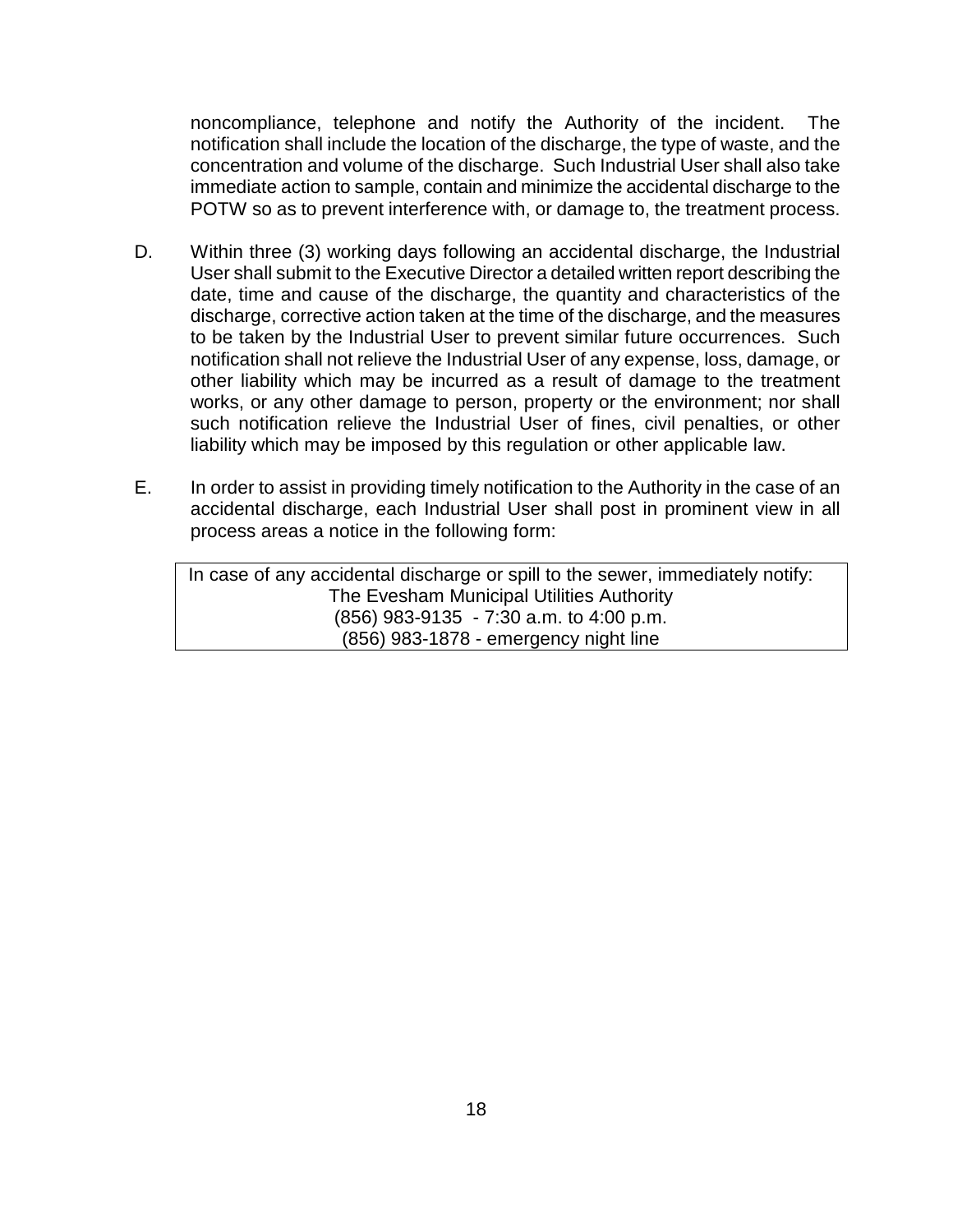#### **SECTION 4 - WASTEWATER DISCHARGE PERMITS**

#### 4.1 WASTEWATER DISCHARGES

No person shall discharge directly or indirectly into the Authority treatment works, any nondomestic wastewater without having first obtained a Wastewater Discharge Permit issued by the Authority.

#### 4.2 INDUSTRIAL DISCHARGE PERMIT APPLICATIONS – NONDOMESTIC WASTEWATER

All Industrial Users proposing to connect to or discharge sewage or nondomestic wastewater to the Authority treatment works shall complete and file with the Executive Director an application for a Wastewater Discharge Permit in the form prescribed. Existing Industrial Users shall file an application within 120 days of the effective date of this Regulation, and proposed new Industrial Users shall file an application at least 90 days prior to connecting to the treatment works. The application to be made by the Industrial User shall be on a form prepared by the Executive Director and shall provide the information required thereby, including:

- A. Name, address, telephone and fax numbers, and location of the Industrial User's facility which discharges to the Authority treatment works.
- B. Name, title and telephone and fax numbers of contact person.
- C. Standard Industrial Classification (SIC) Code.
- D. Description of the nature of facility and/or products manufactured.
- E. Average daily wastewater flow or water consumption.
- F. Description of facilities and plant processes on the premises including all materials which are or may be discharged to the treatment works.
- G. Copies of site plans, floor plans, mechanical and plumbing plans and details showing all sewers, sewer connections, floor drains, inspection manholes, sampling chambers and appurtenances by size, location and elevation;
- H. Nature and concentration of pollutants or materials in the wastewater discharged to the treatment works, as determined by approved test procedures.
- I. All application forms shall be signed by an Authorized Representative of the User. If engineering reports, drawings or specifications are provided as part of the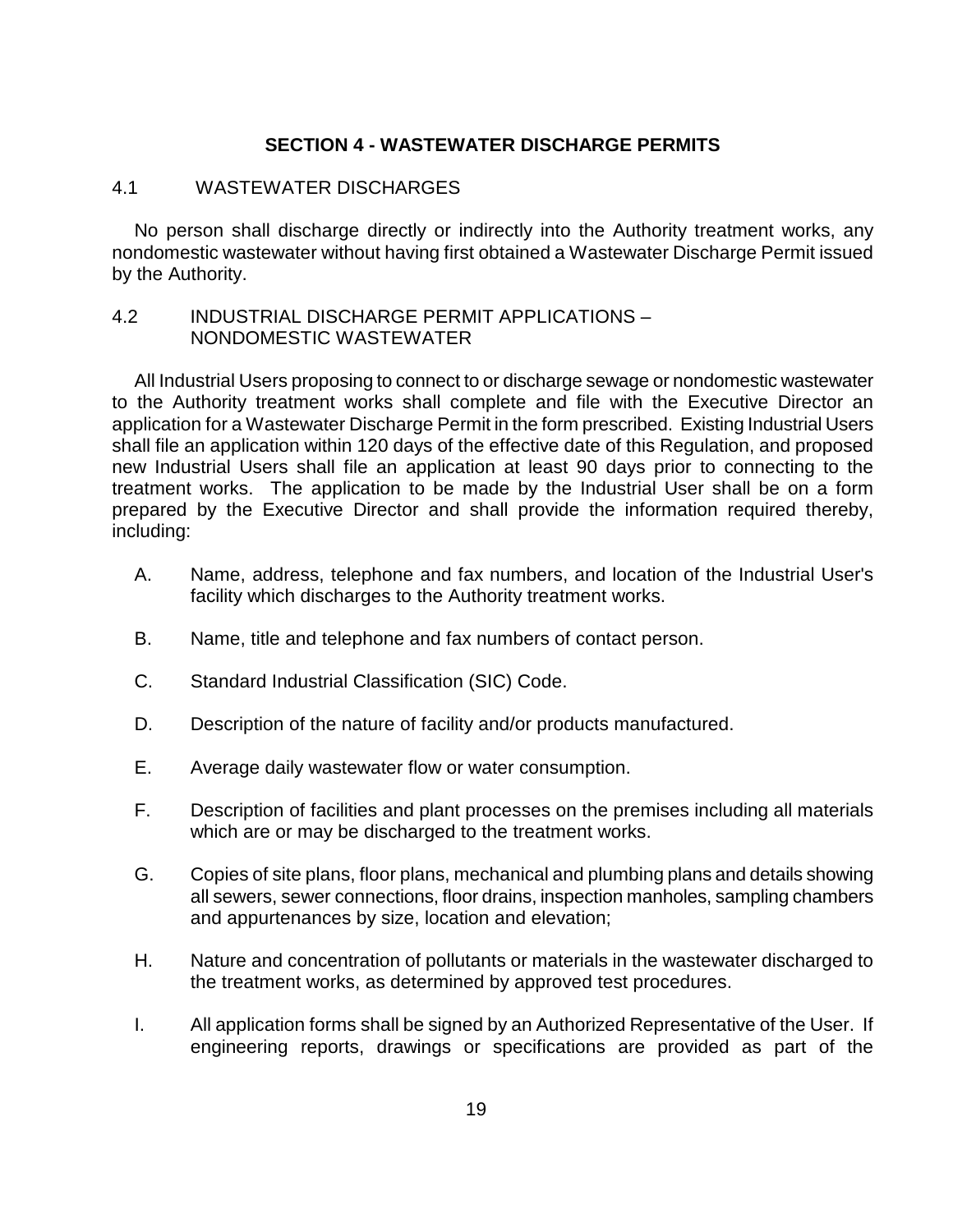application, the application form shall also be signed by a New Jersey licensed Professional Engineer.

The Authority reserves the right to require such information from an Industrial User as may be required from a Significant Industrial User, if in the discretion of the Authority, such information is necessary to adequately analyze and regulate the discharge of pollutants by the Industrial User into the treatment works of the Authority.

#### 4.3 WASTEWATER DISCHARGE PERMIT APPLICATIONS – SIGNIFICANT INDUSTRIAL USERS

All Significant Industrial Users proposing to connect to or discharge sewage or nondomestic wastewater to the Authority treatment works shall complete and file with the Executive Director an application in the form prescribed. Existing Significant Industrial Users shall file an application for a Wastewater Discharge Permit within 120 days of the effective date of this Regulation, and a proposed new SIU shall file an application at least 90 days prior to connecting to the treatment works. The application to be made by the SIU shall be on a form prepared by the Executive Director and shall provide the information required thereby, including:

- A. Name, address, telephone and fax numbers, and location of the Significant Industrial User's facility which discharges to the Authority treatment works.
- B. Name, title and telephone and fax numbers of contact person.
- C. Standard Industrial Classification (SIC) Code.
- D. Description of wastewater constituents and characteristics including but not limited to those contained in Tables 1 and 2 of this Regulation, as determined by approved test procedures.
- E. Time and duration of discharges.
- F. Average daily and instantaneous peak wastewater flow rates, in gallons per day, including daily, monthly and seasonal variations, if any. All flows shall be measured unless other verifiable techniques are approved by the Authority.
- G. Copies of site plans, floor plans, mechanical and plumbing plans and details showing all sewers, sewer connections, floor drains, inspection manholes, sampling chambers and appurtenances by size, location and elevation.
- H. Description of activities, facilities and plant processes on the premises including all materials which are utilized as well as all materials which may be discharged to the Authority Treatment Works.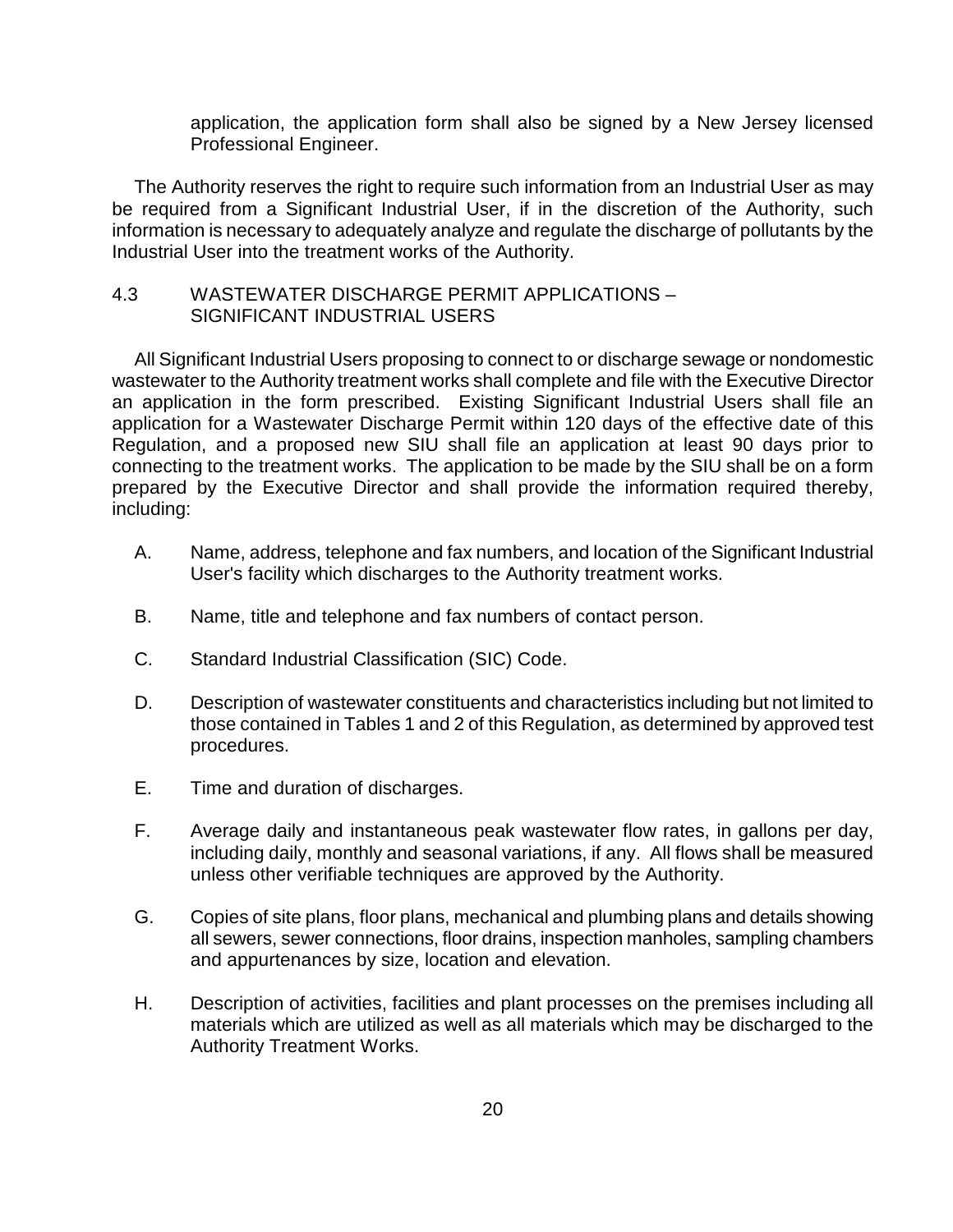- I. Description of the nature and concentration of any pollutants or materials prohibited by this Regulation in the process or which will be discharged, together with a statement indicating whether compliance is being achieved with this Regulation on a consistent basis and if not, whether additional operation and maintenance activities and/or additional pretreatment is required for the significant industrial user to comply with this Regulation.
- J. Where additional pretreatment and/or operation and maintenance activities will be required to comply with this Regulation, a proposed schedule containing the shortest amount of time necessary to provide such additional pretreatment and/or implementation of additional operational and maintenance activities as may be required.
- K. Description of each product produced by type, amount, process or processes and rate of production.
- L. Description of the type and amount of raw materials utilized (average and maximum per day).
- M. Any other information deemed necessary by the Authority to evaluate the User's discharge.
- N. All application forms shall be signed by an authorized representative of the User. If engineering reports, drawings or specifications are provided as part of the application, the application shall also be signed by a New Jersey licensed Professional Engineer.

#### 4.4 WASTEWATER DISCHARGE PERMITS

- A. No Industrial User or Significant Industrial User shall discharge to the Authority treatment works except in accordance with the terms and conditions of a Wastewater Discharge Permit ("Permit") as issued by the Authority.
- B. Industrial Users and Significant Industrial Users shall complete and file with the Authority, an application in the form prescribed by the Authority. The Authority will evaluate the data furnished by the User and may require additional information. After evaluation and acceptance of the data furnished, the Authority may issue a Wastewater Discharge Permit subject to the terms and conditions provided therein.
- C. Wastewater Discharge Permit conditions shall be expressly subject to all provisions of this Regulation and all other rules, regulations, user charges and fees which are in effect or which may be established by the Authority, NJDEP or USEPA. The following terms may be imposed by the Authority in the issuance of the Permit: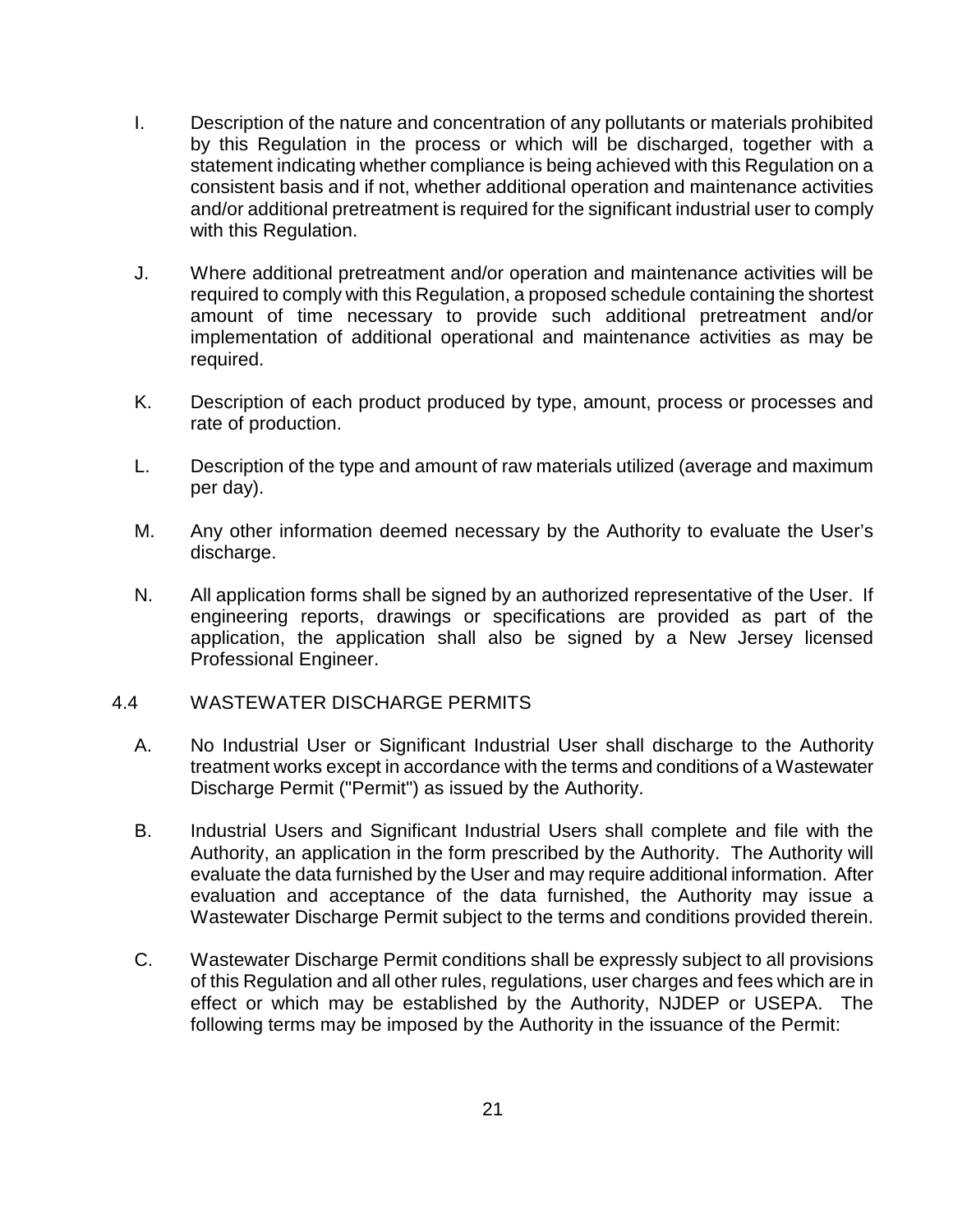- 1. Limitations upon the characteristics and quantities of wastes and the rate of flow permitted from the premises.
- 2. The installation and maintenance by the User at its own expense of facilities or equipment for intermittent or continuous measurement of sewage, industrial wastes or other wastes discharged; detention tanks or other facilities or equipment for reducing the maximum rates of discharge; pretreatment and flow control facilities; suitable control or sampling manhole or manholes; grease, oil and sand interruptors, separators or traps.
- 3. The submission to and approval by the Authority of plans and specifications for any of the facilities or equipment required to be installed and maintained by the User, and compliance schedules for the installation and maintenance of these facilities.
- 4. Maintenance and retention of appropriate records of all measurements made by the User of sewage, industrial wastes or other wastes as specified by the Authority and providing the Authority access thereto.
- 5. The submission to the Authority of periodic reports setting forth adequate data upon which the acceptability of the sewage, industrial wastes or other wastes may be determined subsequent to the commencement of operation of any pretreatment or flow control facilities.
- 6. Specifications for monitoring programs which may include sampling locations, frequency and method of sampling, number, type and standards for tests and a reporting schedule.
- 7. Requirements for notification to the Authority of any new introduction of wastewater constituents or any substantial change in the volume or character of the wastewater constituents, whether permanent or temporary, being introduced into the Authority treatment works.
- 8. Schedules for operational changes, modifications to existing pretreatment equipment, or the installation of new pretreatment equipment, so as to achieve compliance with the conditions of the permit.
- 9. Payments to cover the added cost of handling and treating the waters or wastes, when payments are not covered by existing sewer charges.
- 10. Requirements for notification of accidental discharges.
- 11. Payment to cover the cost of permit administration and testing, when payments are not covered by existing sewer charges.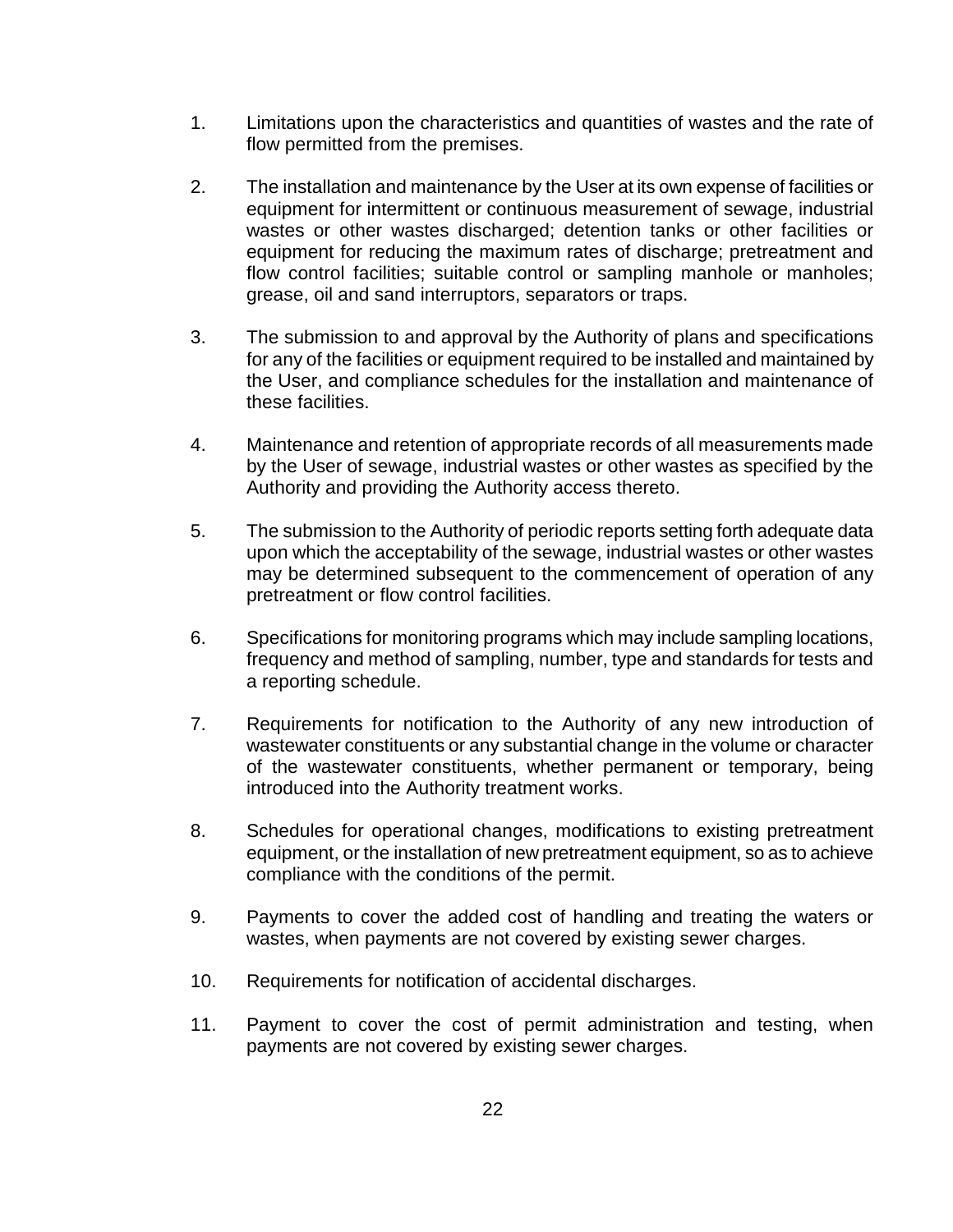- 12. Such other terms and conditions as may be necessary to protect the Authority treatment works and to carry out the intent and provisions of this Regulation.
- D. Permits shall be issued for a specified time period, not to exceed five years. The User shall submit such information, forms and fees as are required by the Authority for renewal no later than 180 days prior to the date of expiration. If the Permit is not reviewed by the Authority prior to the expiration of the Permit, the Permit shall be extended until such time as the Authority reissues the Permit.
- E. Wastewater Discharge Permits are issued to a specific User for a specific operation. A Wastewater Discharge Permit shall not be assigned, transferred or sold to a new owner, new User, different premises or a new or modified operation.
- F. Any User who violates any conditions of the Permit, or this Regulation or applicable State and Federal regulations, is subject to having its Permit revoked or suspended.
- G. The terms and conditions of a Permit are subject to modification and change by the Authority during the life of the Permit as limitations or requirements are modified and changed. The User shall be informed of any proposed changes in its Permit at least 30 days prior to the effective date of change. Any change or new conditions in the Permit shall include a reasonable time schedule for compliance. The User may request, by certified mail, a hearing from the decision of the Authority to modify the Permit. The burden of proof shall be on the User to show that the Permit should not be modified or modified to the extent indicated.
- H. A Permit modification shall be requested by a User that intends to make any changes or additions to its facilities or to any process that will result in a change to the quantity or characteristics of any discharge regulated by a Wastewater Discharge Permit. The Permit modification request shall be made at least 90 days prior to the date of the proposed modification. The User shall not make any change or addition to its facilities or processes that will result in a change to the quantity or characteristics of any wastewater discharge until such time as a modified Wastewater Discharge Permit is issued by the Authority.
- I. A User shall give 90-days' written notice to the Authority of any proposed change or addition to the facilities or processes that will not result in a change to the quantity or characteristics of any wastewater discharge regulated by a Wastewater Discharge Permit.

# 4.5 LIQUID WASTE HAULERS

No person shall discharge holding tank waste into the treatment works of the Authority.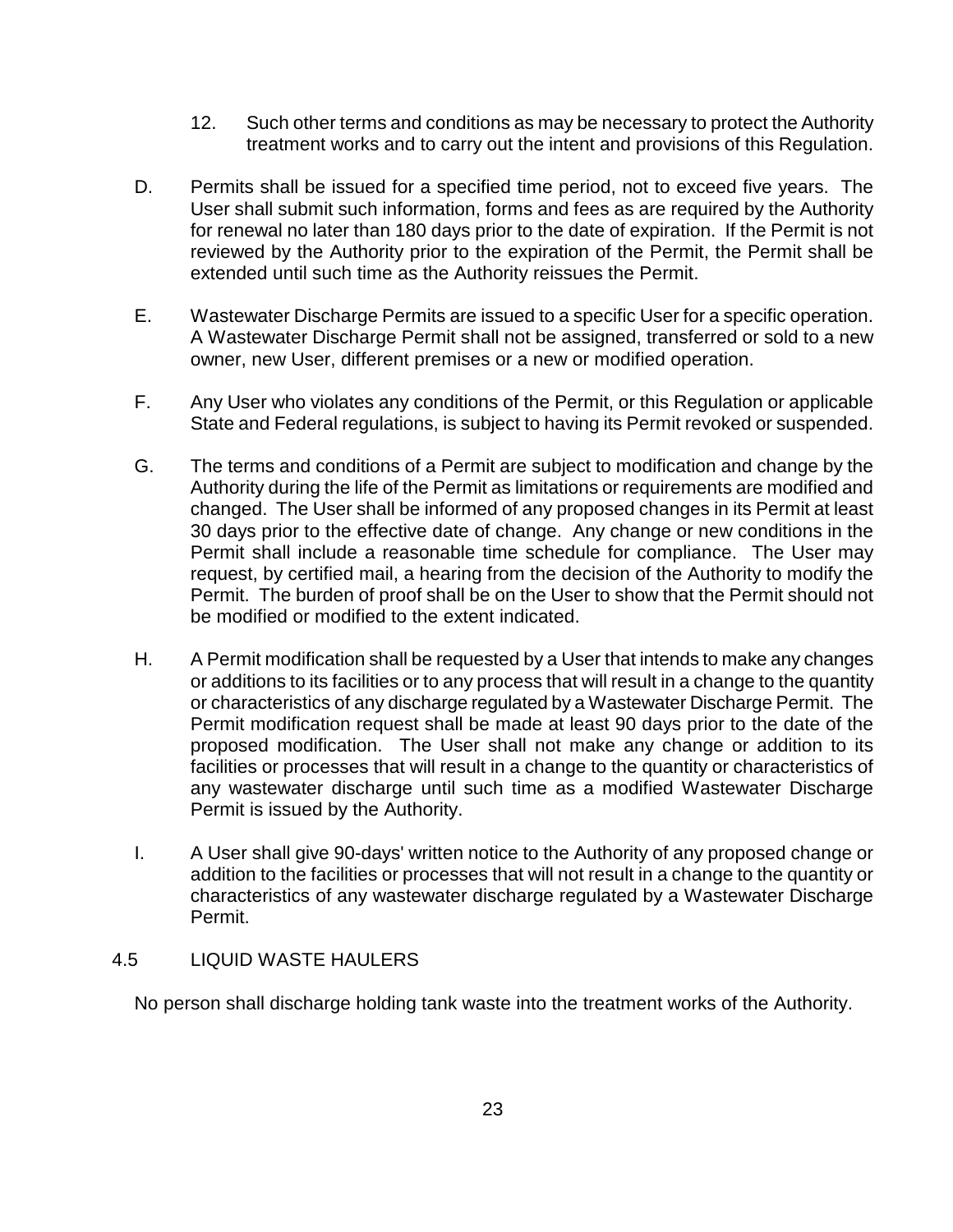# 4.6 RECORDS AND MONITORING

- A. All Industrial Users, whether or not Significant Industrial Users, who discharge or propose to discharge wastewaters to the treatment works shall maintain such records of production and related factors, effluent flows, and pollutant amounts or concentrations as are necessary to demonstrate compliance with the requirements of any applicable State, Federal or Authority Permit, regulation, pretreatment standard or requirement.
- B. Such records shall be made available upon request to the Executive Director. All such records relating to compliance with pretreatment standards shall also be made available to the NJDEP and the EPA upon request. A summary of such data indicating the Industrial User's compliance with this Regulation shall be prepared when requested and submitted to the Executive Director. All records shall be retained for a minimum of 10 years and throughout the course of any pertinent litigation or administrative proceeding.
- C. The owner or operator of any facility discharging industrial wastes into the treatment works shall install at its own expense suitable monitoring equipment to facilitate the accurate observation, sampling, and measurement of wastes. Such equipment shall be maintained in proper working order and shall be kept safe and secure from unauthorized entry or tampering, and shall be accessible to Authority personnel at all times. This paragraph does not preclude the Authority from installing such equipment at its own expense.
- D. If more than one Industrial User discharges into a common sewer, the Executive Director may require installation of separate monitoring equipment for each Industrial User. If there is a significant difference in wastewater constituents and characteristics produced by different operations of a single Industrial User, the Executive Director may require that separate facilities be installed for each discharge.
- E. Whether constructed on public or private property, the monitoring facilities shall be constructed in accordance with Authority requirements and all applicable construction standards and specifications. Plans and specifications for all such work will be submitted to the Executive Director for approval prior to construction.

# 4.7 ADMISSION TO PROPERTY, INSPECTION, SAMPLING AND ANALYSIS

A. All Users shall permit Authority personnel, upon presentation of appropriate credentials, to enter upon the premises of the User at any time for the purpose of inspection of the premises or measuring, sampling, or testing of any discharge of wastewater to the treatment works in order to determine compliance with the requirements of this Regulation, or Federal, state or Authority regulations or Permits.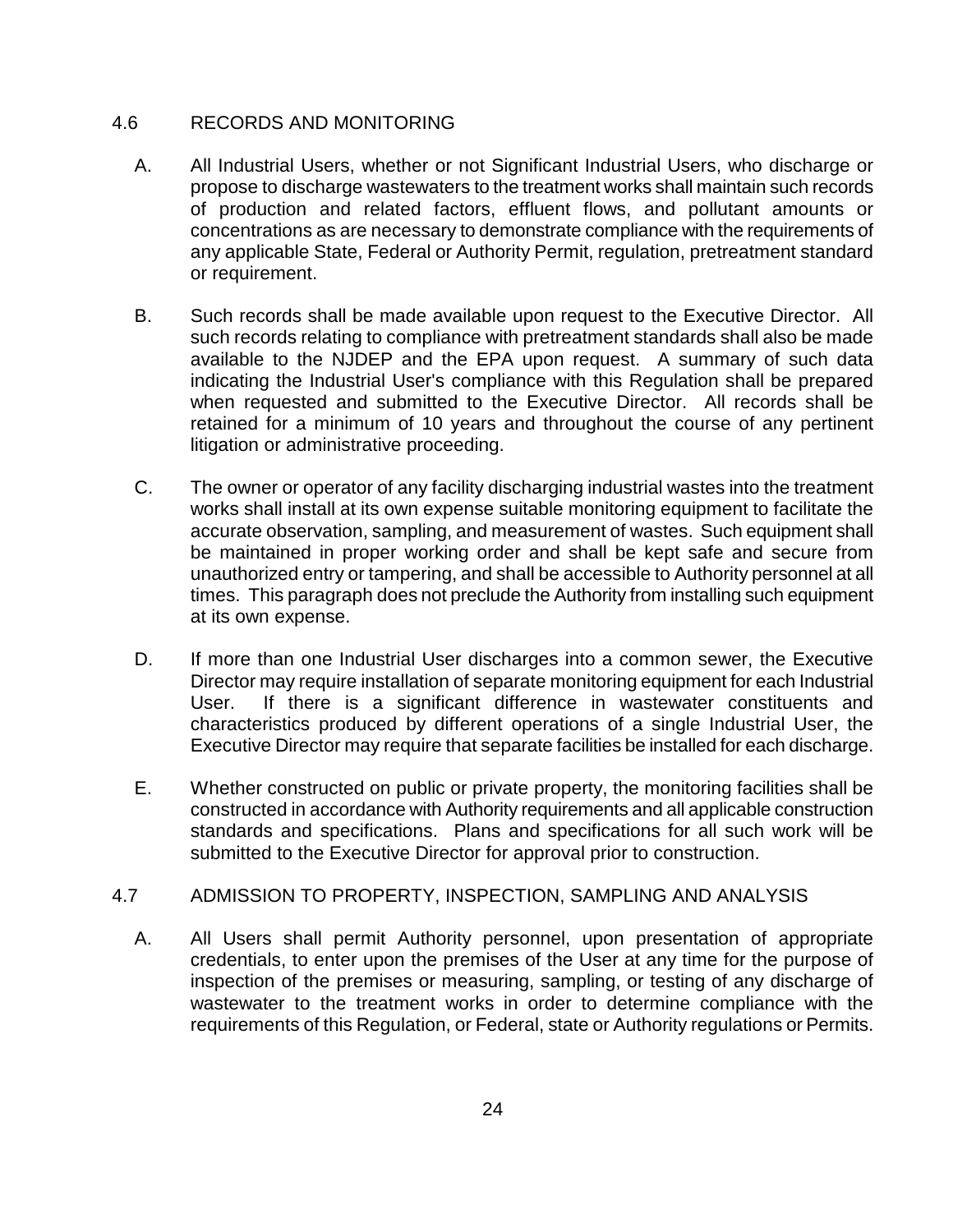- B. All Industrial Users proposing to discharge into any part of the treatment works shall provide a sampling point which is representative of the discharge and is and approved by the Executive Director. This sampling point must be available to the Authority at all times for purposes of conducting sampling inspections, compliance monitoring and metering operations.
- C. Compliance determinations by the Executive Director with respect to Section 2 prohibitions and limitations, shall be made on the basis of either grab samples or composite samples as deemed appropriate by the Executive Director to meet the requirements of a specific situation.
- D. Laboratory analyses of industrial wastewater samples shall be performed in accordance with an approved test procedure as defined in Section 1.2 and shall be performed by a laboratory certified by NJDEP to do the analyses.
- E. Sampling of industrial wastewater for the purpose of compliance determinations with Section 2 prohibitions and limitations shall be done at such intervals as the Executive Director may designate.
- F. A User may have its required laboratory sampling and analysis performed by any certified laboratory or, if mutually agreeable, by the Authority. If performed by a certified laboratory, an Authority representative must be present during the sampling event, or otherwise the subsequent analysis will not be accepted by the Authority. A User must provide 24 hours notice to the Authority of the date and time of sampling. All approved chain of custody procedures must be followed and an approved chain of custody certificate shall be provided to the Authority with the laboratory analysis.

# 4.8 CONFIDENTIAL INFORMATION AND PUBLIC ACCESS

A. Information and data concerning an Industrial User obtained from reports, questionnaires, Permit applications, Permits and monitoring programs and from inspections shall be available to the public as a public document unless the Industrial User specifically requests and is able to demonstrate to the satisfaction of the Authority that the release of such information would divulge information, processes or methods of production entitled to protection as trade secrets or as a business confidentiality as that term is defined and applied in 40 CFR Part 2. Wastewater constituents and characteristics (i.e., effluent data) will not be recognized as confidential information. For the purposes of this section, effluent data shall have the meaning set forth at 40 CFR 2.302(a)(2). Local procedures for the handling of confidential information shall be as contained in Subchapter 11 of the "Regulations Concerning the New Jersey Pollutant Discharge Elimination System," N.J.A.C. 7:14A-1.1 et seq., unless other procedures are established by regulation.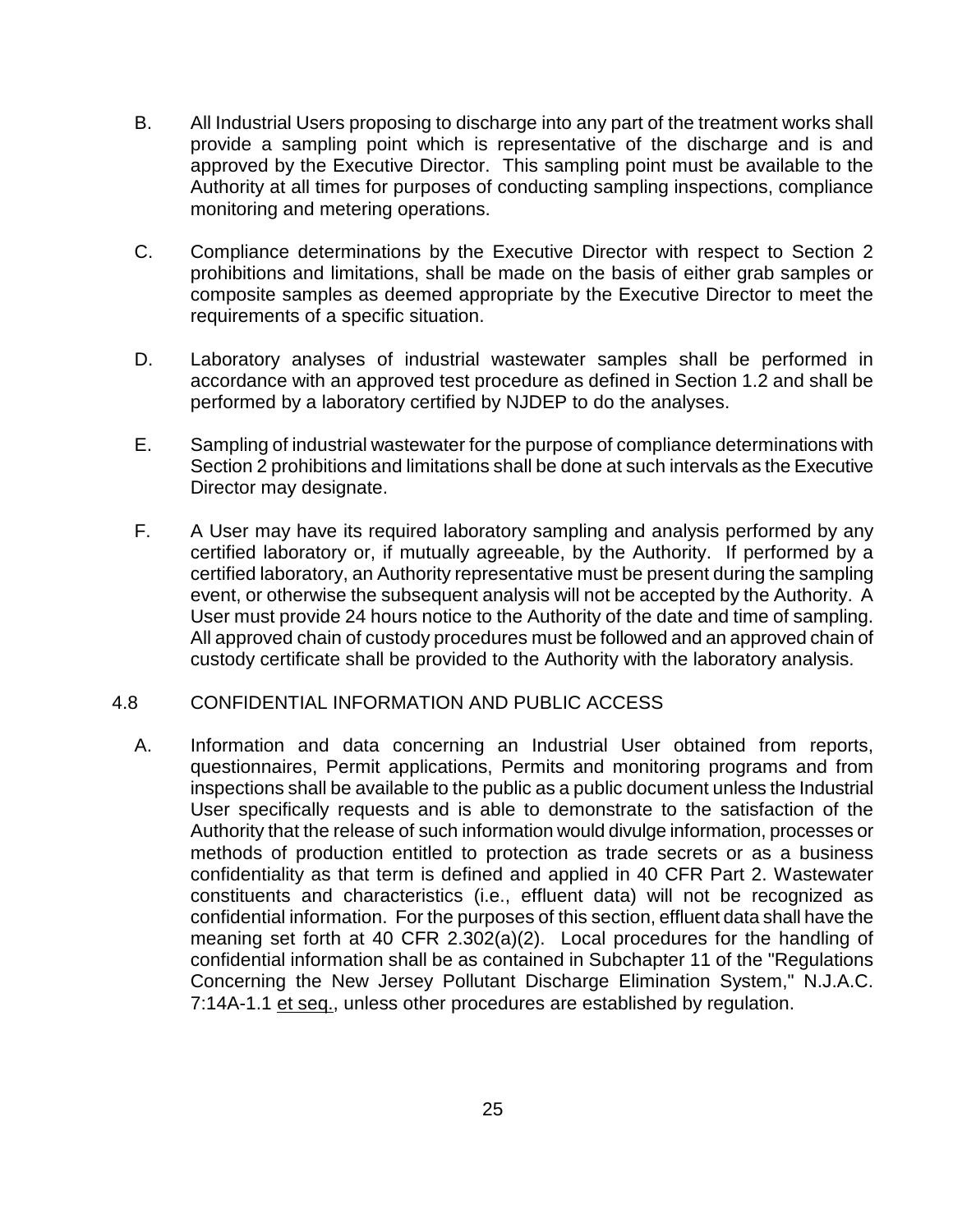- B. When information accepted by the Authority as confidential is requested by the EPA or the NJDEP, the Authority shall attempt to serve the User with written notice of intent to disclose at least ten (10) working days in advance of the disclosure by certified mail/return receipt requested. The Authority shall submit the claim of confidentiality to the EPA or NJDEP with the information. Such information shall be available for use by the EPA or NJDEP in judicial review or enforcement proceedings involving the person or facility furnishing the report.
- C. Nonconfidential files on Users are open to the public for inspection at the Authority's office during normal business hours. Photocopies of documents contained in such files may be provided upon request, subject to the availability of a copy machine. The Authority shall impose a charge for copies at the maximum rate established by statute. Requests for reviews of such files shall be made in writing and appointments shall be required.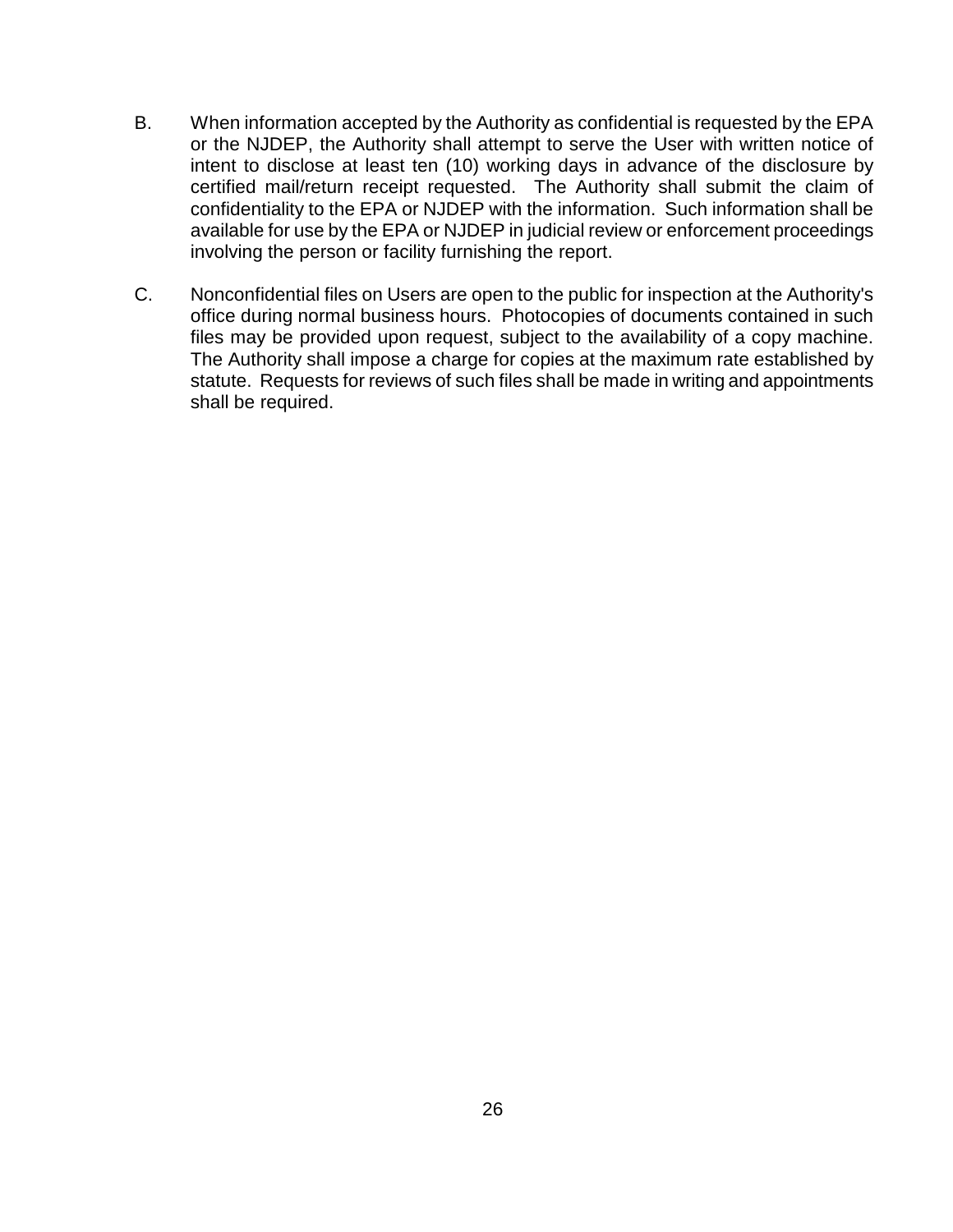# **SECTION 5 - ENFORCEMENT PROCEDURES**

#### 5.1 ENFORCEMENT ACTIONS

- A. Whenever the Executive Director finds that any person is in violation of any provisions of this regulation, a Wastewater Discharge Permit or any regulation or permit issued pursuant to the Act or State Act, he shall:
	- 1. Issue a Notice of Violation containing an order requiring such person to comply with the regulation, permit or Act in accordance with Section 5.2 herein; or
	- 2. Bring a civil action in accordance with Section 5.3 herein; or
	- 3. Bring an action for a civil penalty in accordance with Section 5.4 herein; or
	- 4. Request the Attorney General or County Prosecutor to bring a criminal action in accordance with the State Act; or
	- 5. Issue an order suspending the wastewater treatment service or Wastewater Discharge Permit of such person in accordance with Section 5.5; or
	- 6. Issue an order terminating the wastewater treatment service or Wastewater Discharge Permit of such person in accordance with Section 5.6; or
	- 7. Recalculate the connection fees or sewer service charge of the User based upon the quantity or characteristics of the wastewater discharged to the treatment works, in accordance with Section 5.7.

Use of any one of the remedies specified under this section shall not preclude the use of any of the other remedies specified.

# 5.2 NOTICE OF VIOLATION

A. Whenever the Executive Director finds that any person is in violation as aforesaid, he may issue an order (1) specifying the provision or provisions of the regulation, Permit or Act of which the User is in violation, (2) citing the action which caused such violation, (3) requiring compliance with each such provision within a time schedule determined by the Authority, and (4) giving notice to the User of his right to a hearing on the matters contained in the order.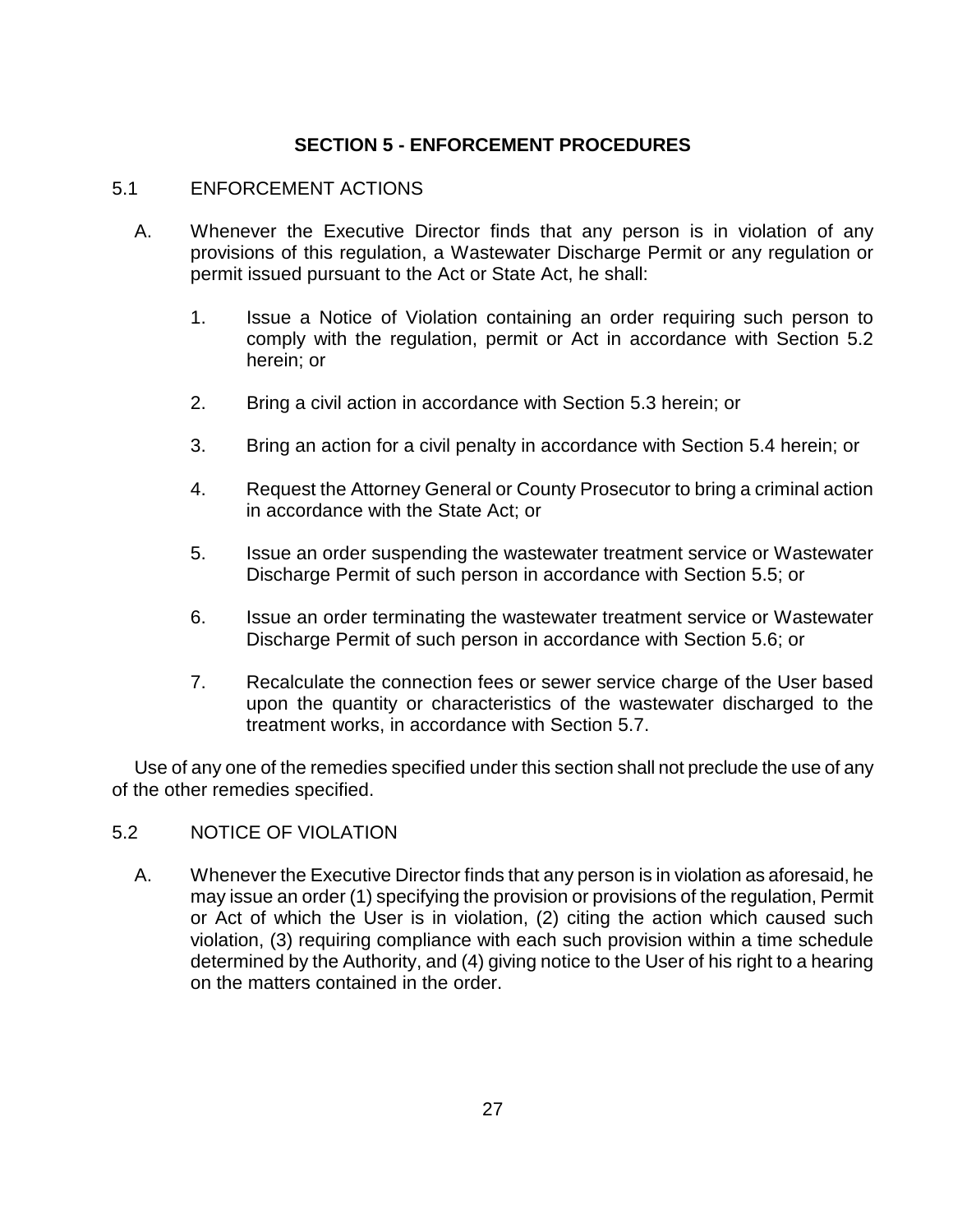# 5.3 CIVIL ACTION

- A. The Executive Director is authorized to commence on behalf of the Authority a civil action in Superior Court for appropriate relief for any violation as aforesaid. Such relief may include singly or in combination:
	- 1. A temporary or permanent injunction;
	- 2. Assessment of the violator for the reasonable costs of any investigation, inspection or monitoring survey which lead to the establishment of the violation, and for the reasonable cost of preparing and litigating the case under this subsection;
	- 3. Assessment of the violator for any reasonable costs incurred by the Authority in removing, correcting or terminating the violation or the adverse effects upon water quality caused by the violation for which legal action is brought;
	- 4. Assessment against the violator of compensatory damages for any loss or destruction of wildlife, fish or aquatic life or other natural resources or for any other actual damages caused by a violation;
	- 5. Assessment against the violator of the actual amount of any economic benefits accruing to the violator from a violation. Economic benefits may include the amount of any savings realized from avoided capital or non-capital costs resulting from the violation; the return earned or that may be earned on the amount of avoided costs; any benefits accruing to the violator as a result of a competitive market advantage enjoyed by reasons of the violation; or any other benefits resulting from the violation.

# 5.4 CIVIL PENALTY

The Executive Director is authorized to commence a civil action on behalf of the Authority in Superior Court pursuant to the State Act and/or the New Jersey Environmental Rights Act seeking an order of the Court for a civil penalty against the violator not to exceed the maximum penalty allowed per day by the State Act for such violation, with each day's continuance of the violation constituting a separate violation.

#### 5.5 SUSPENSION OF SERVICE

A. Whenever the Executive Director finds that any person is, or is likely to be, in violation of any provision of this regulation, a Wastewater Discharge Permit or any regulation or permit issued pursuant to the Act or State Act, the Executive Director is authorized to issue a Notice of Suspension temporarily suspending wastewater treatment service to, and/or the Wastewater Discharge Permit of, the User.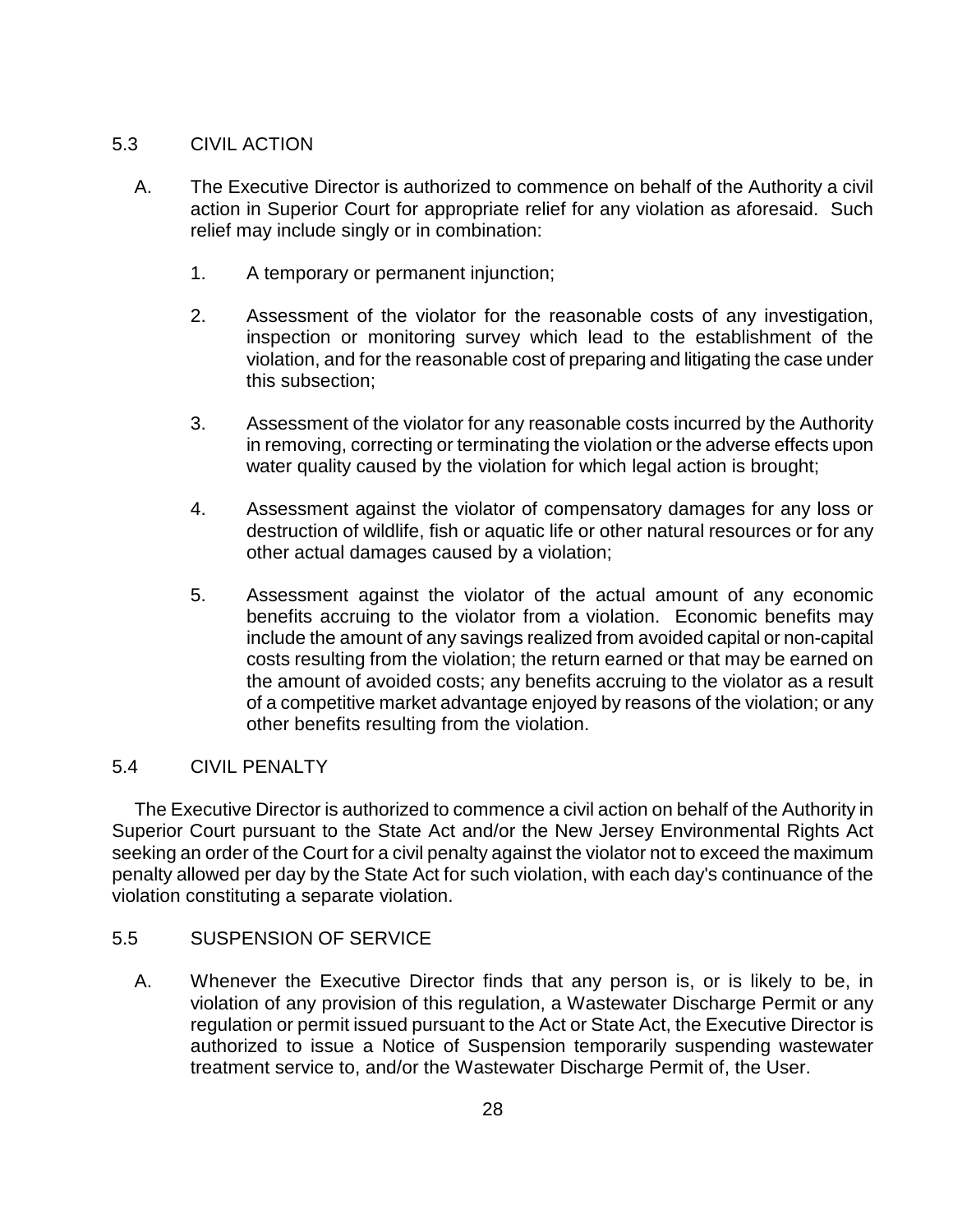- B. Any person notified of a suspension of the wastewater treatment service and/or Wastewater Discharge Permit shall immediately stop its discharge to the treatment works. In the event that the person fails to stop such discharge to the treatment works, the Executive Director may take such steps as are deemed necessary, including the immediate discontinuation of water service or the physical severance of sewer service to prevent or minimize such damage as is likely to occur.
- C. In the event of suspension of service, the U.ser shall submit a detailed written statement to the Authority describing the causes of the violation and the measures taken to prevent future occurrence. This statement shall be submitted to the Authority within three (3) days of the date of the occurrence and shall be a condition precedent to the reinstatement of wastewater treatment service or the Wastewater Discharge Permit.
- D. The Executive Director shall reinstate the wastewater treatment service and/or Wastewater Discharge Permit only upon receipt of proof satisfactory to the Executive Director that the discharge which was found to be in violation has been abated and that the cause of the violation has been eliminated.
- E. The Executive Director shall give notice to the person affected of his right to a hearing. The order for suspension of service, however, shall not be stayed by the filing of the request for a hearing.

#### 5.6 TERMINATION OF SERVICE

- A. Whenever the Executive Director finds that any person has committed any of the following violations, the Executive Director may issue a Notice of Termination terminating the wastewater treatment service to, and/or the Wastewater Discharge Permit of, the user:
	- 1. Material misrepresentation of any item on, or material submitted with, an application for a Wastewater Discharge Permit; or
	- 2. Failure of the Industrial User to accurately report the concentrations and characteristics of its wastewater discharge; or
	- 3. Failure to provide reasonable access to the User's premises for the purpose of inspection, testing or monitoring; or
	- 4. Failure to report an accidental discharge or a significant change in operations or in wastewater concentrations or characteristics; or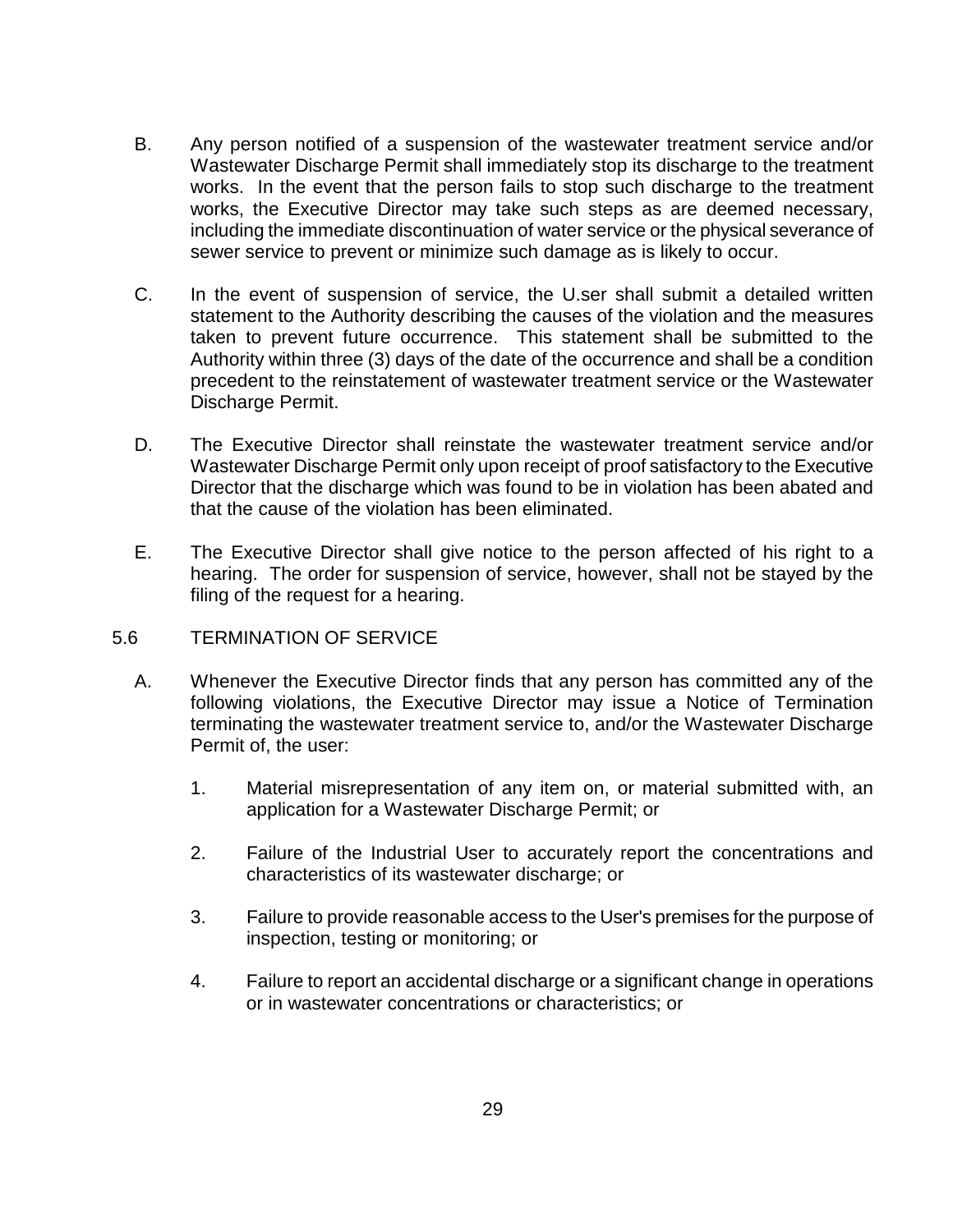- 5. Three or more violations of the provisions of these regulations or of the Wastewater Discharge Permit or of any regulation or permit issued pursuant to the Act or State Act relating to sewer discharges.
- B. The Executive Director shall notify the person of his right to a hearing on the matters contained in the termination order. The filing of a Notice of Appeal from the termination order shall not stay the termination of service.

# 5.7 RECALCULATION OF SEWER CONNECTION FEE OR SERVICE CHARGE

- A. Whenever the Executive Director finds that any person has misrepresented, on an application for a Wastewater Discharge Permit, the amount of wastewater to be discharged, or that any person has discharged wastewater in excess of the amount of wastewater permitted under a Wastewater Discharge Permit, the Executive Director shall recalculate the connection fees due and owing by the User and shall present the User with a statement containing the recalculated connection fees. The User shall pay the recalculated connection fees within fifteen (15) days of receipt of the statement. In the event that the recalculated connection fees are not paid in full within the time required, interest shall accrue on the recalculated connection fees at the rate of one and one-half percent (1-1/2%) per month, and the Executive Director shall terminate water and/or sewer service to the User until such time as the recalculated connection fees, including accrued interest, are paid in full.
- B. Whenever the Executive Director finds that the characteristics of the wastewater discharged by a User exceed the discharge parameters allowed under a Wastewater Discharge Permit, the Executive Director shall impose a surcharge for the treatment of such wastes in accordance with the formula for such surcharge as is contained in the Authority's rate schedule. The sewer service charges shall be recalculated for the period of time during which the Executive Director reasonably believes that such discharges in excess of the parameters permitted by the Wastewater Discharge Permit have continued, but in no event, less than one complete billing period for the User. The recalculated sewer service charges shall be presented to the User, who shall pay such recalculated service charges within thirty (30) days of receipt. In the event that the User does not pay the recalculated sewer service charges within such period of time, then interest at the rate of one and one-half percent (1-1/2%) per month shall accrue on all such recalculated sewer service charges and the Executive Director shall terminate water and/or sewer service to the User until such time as the recalculated sewer service charges, plus all accrued interest, are paid in full.
- C. The surcharge for treatment of wastes referred to in the proceeding paragraph shall be based on the following formula: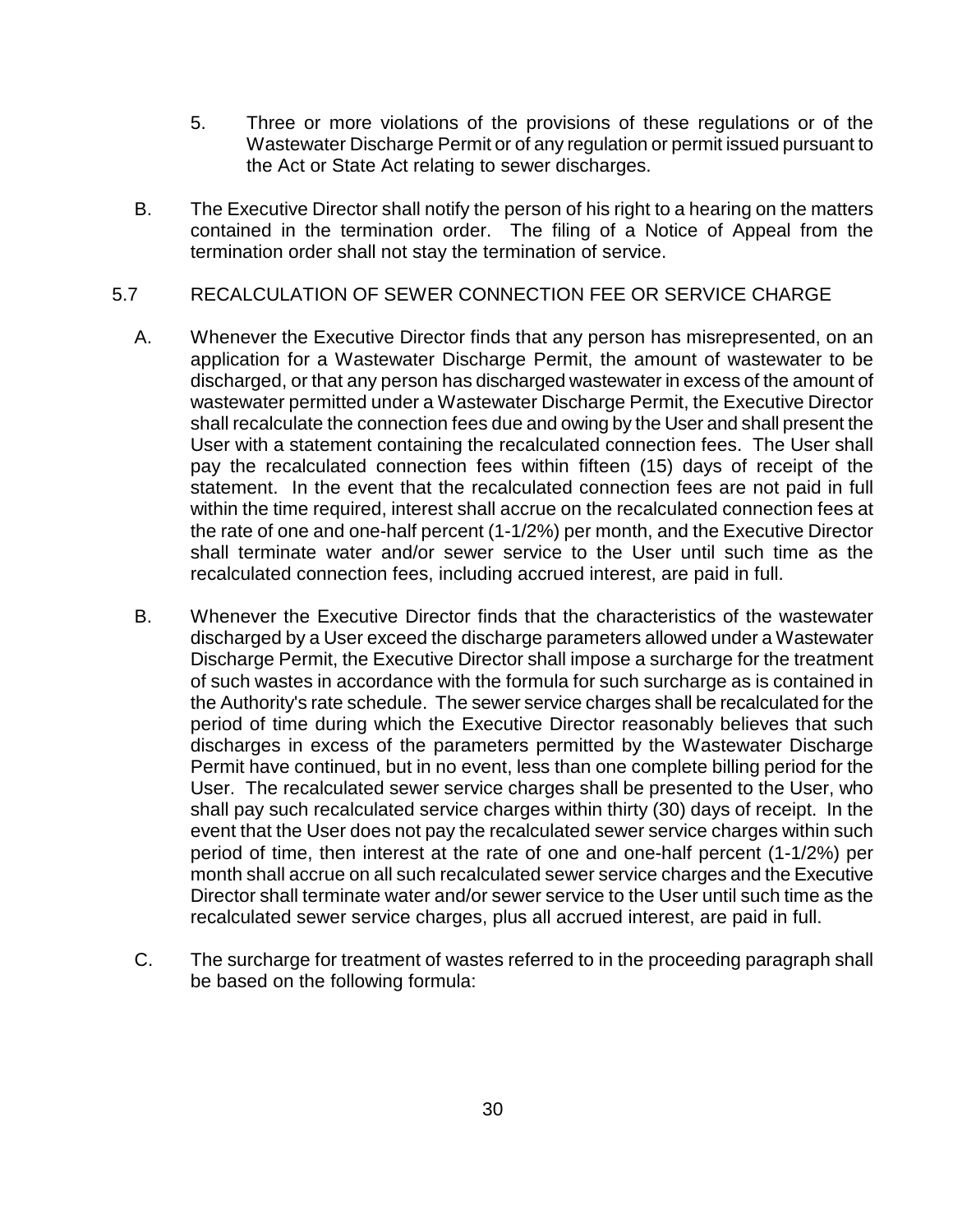|     | 33 x $(BOD'$ in mg/l)<br>(300)                      |
|-----|-----------------------------------------------------|
| $+$ | 33 x (TSS' in mg/l)<br>(300)                        |
| $+$ | 34 x (Oil and Grease <sup>*</sup> in mg/l)<br>(100) |
|     | Surcharge Percentage                                |

\* Where the actual concentrations are less than 300 mg/l for BOD or TSS or 100 mg/l for Oil and Grease, the value in the parenthesis shall be equal to "1".

# 5.8 RIGHT TO A HEARING

- A. In the event that any person receives a Notice of Violation pursuant to 5.2, a Notice of Suspension pursuant to 5.5, a Notice of Termination pursuant to 5.6, or a recalculation of a sewer connection fee or service charge pursuant to 5.7, the person may appeal such notice by filing with the Authority within fifteen (15) days of receipt of such notification, a written request for a hearing from such notification. The written request shall include the following:
	- 1. The name, address and telephone number of the User and its authorized representative;
	- 2. A detailed admission or denial of each of the findings contained in the notice;
	- 3. The User's affirmative defenses to each allegation contained in the notice;
	- 4. Copies of all written documents which will be relied upon by the User in the presentation of its defense.

The failure to provide all of the information required above as part of the request for a hearing, shall constitute a waiver of the right to a hearing by the User.

B. A hearing shall thereafter be scheduled before the Authority at which time the Executive Director or his designee as well as the person aggrieved may present evidence regarding either the violation or the penalty proposed. All parties shall be entitled to be represented by counsel at the hearing. The burden of proof shall be upon the User. The determination made by the Authority shall be in writing and shall be sent by certified mail to the User within thirty (30) days of the close of the hearing, unless both parties agree to a longer period of time.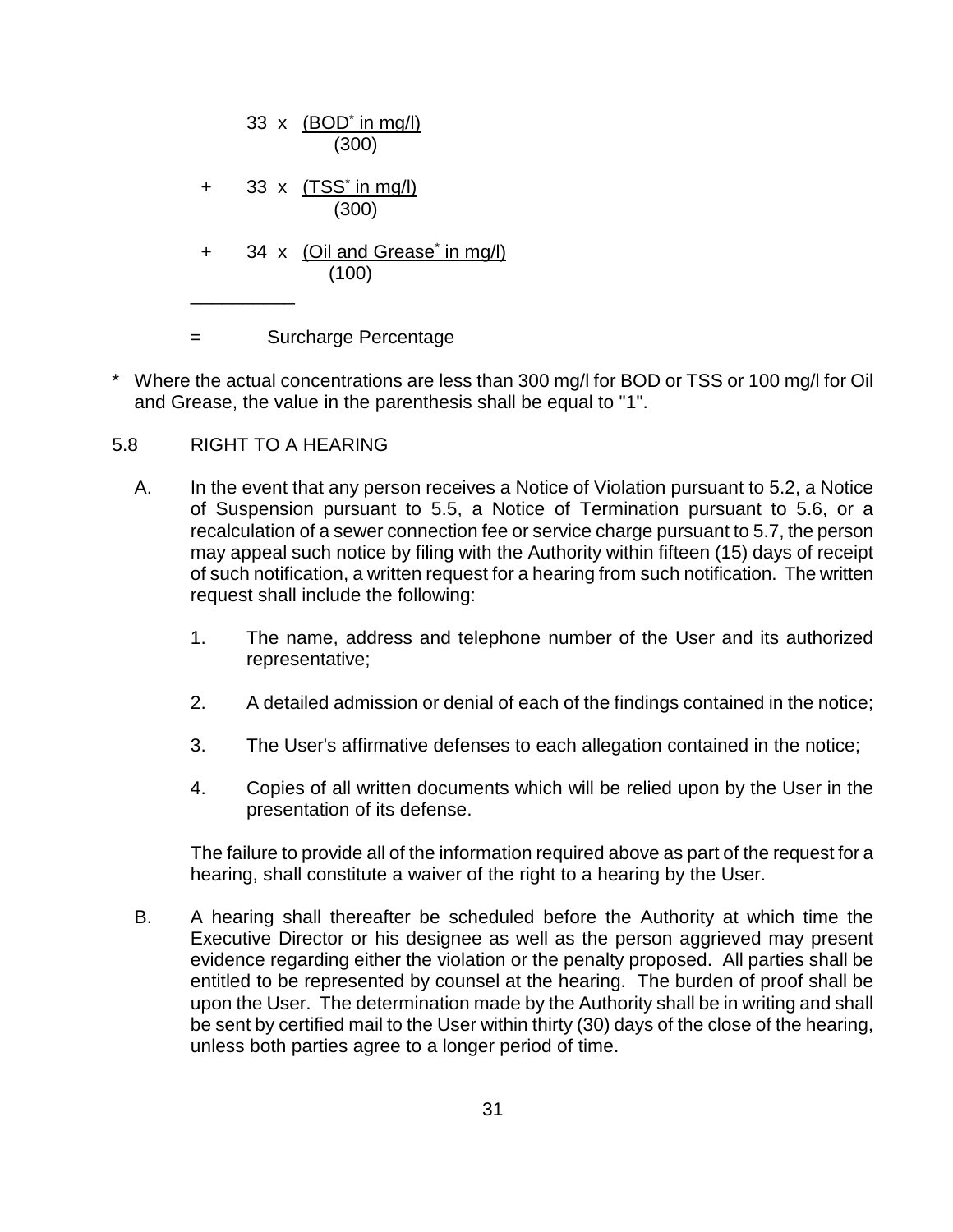#### **SECTION 6 - FEES**

#### 6.1 APPLICATION FEES

A User shall pay an application fee at the time that an application for any Wastewater Discharge Permit is submitted to the Authority. The application fee includes administrative expenses, application reviews, facility inspections and permit writing and issuance. The application fee schedule is as follows:

|                        | Nondomestic<br>Wastewater | Significant<br><b>Industrial User</b> |
|------------------------|---------------------------|---------------------------------------|
| <b>Original Permit</b> | \$50                      | \$100                                 |
| Permit Renewal:        | \$25                      | \$50                                  |

#### 6.2 PERMIT FEES

A User shall pay a Permit fee prior to the time that the Permit is issued. The Permit fee includes administrative expenses, reviews of discharge monitoring reports and inspections as may be required. The Permit fee shall be based upon the length of the Permit to be issued and shall be calculated as follows:

| Nondomestic Wastewater:             | $$10.00$ per year |
|-------------------------------------|-------------------|
| <b>Significant Industrial User:</b> | \$20.00 per year  |

6.3 SAMPLING INSPECTION FEES

A User shall pay a sampling inspection fee upon presentation of a bill from the Authority. The sampling inspection fee includes administrative expenses and inspection expenses for the inspection of a sampling event by an independent certified laboratory. The sampling inspection fee shall be as follows:

\$25.00 per sampling event

#### 6.4 AUTHORITY LABORATORY FEES

A. In the event that a User has arranged to have its required sampling and analysis performed by the Authority through the Authority's contracted certified laboratory, the User shall pay, upon presentation of a bill from the Authority, a laboratory fee. The laboratory fee includes administrative expenses, sampling expenses and expenses incurred from the certified laboratory. The laboratory fee shall be as follows:

> Authority contract rate, plus \$25.00 per sampling event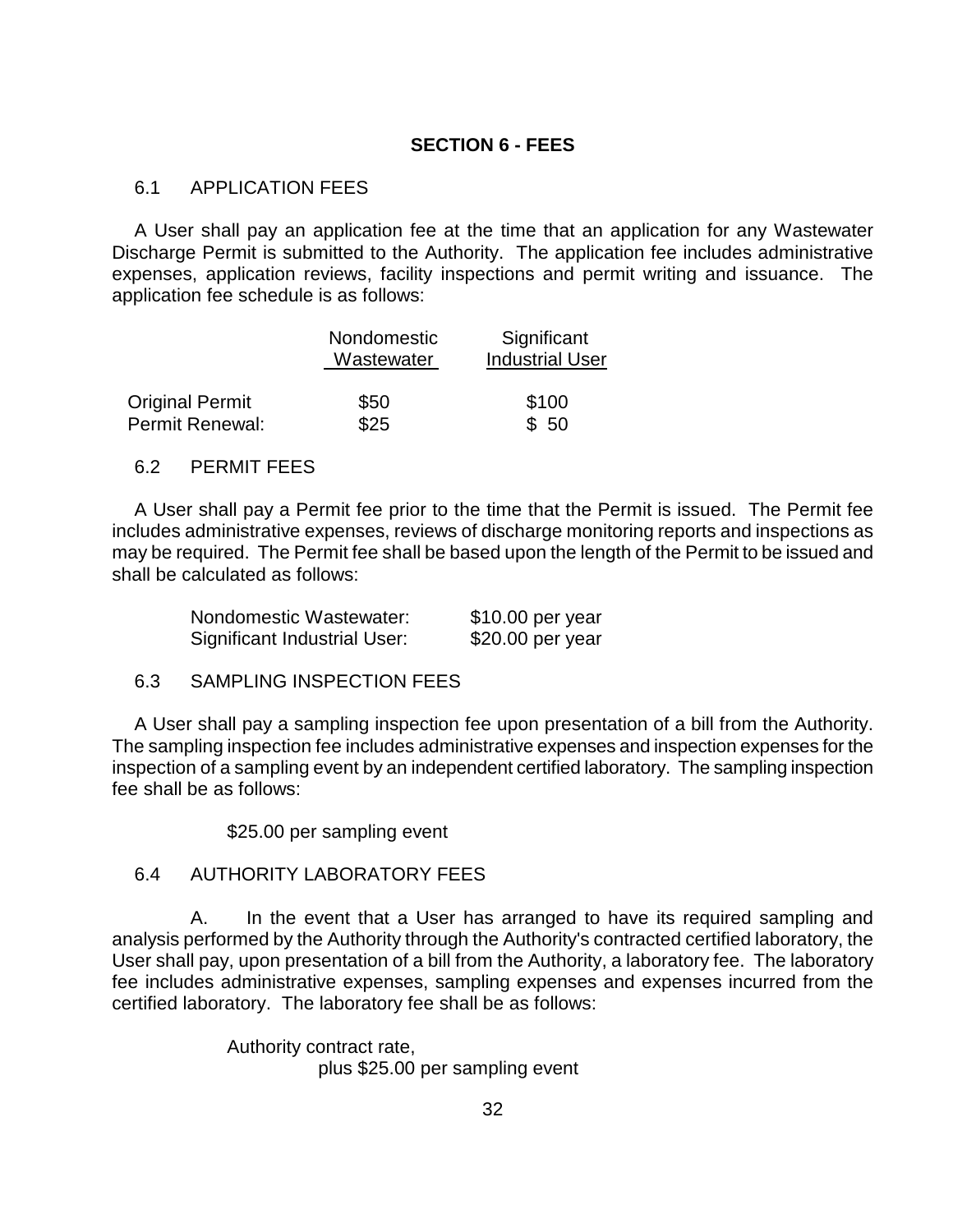B. In the event that the Authority performs the sampling and analysis in its own laboratory, the User shall pay a laboratory fee in accordance with the Laboratory Fee Schedule adopted by the Authority and on file in the Authority office.